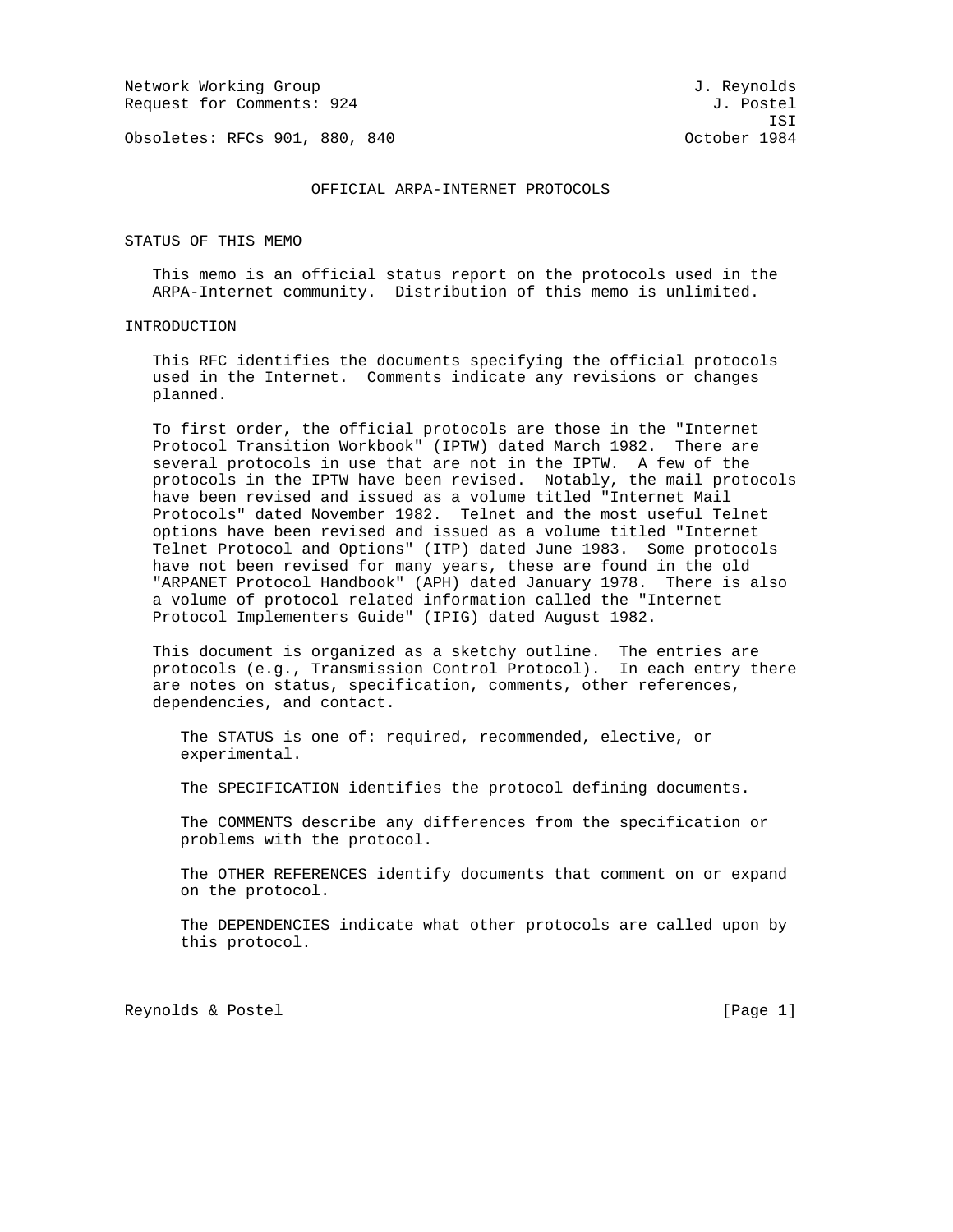The CONTACT indicates a person who can answer questions about the protocol.

In particular, the status may be:

required

- all hosts must implement the required protocol,

recommended

 - all hosts are encouraged to implement the recommended protocol,

elective

- hosts may implement or not the elective protocol,

experimental

 - hosts should not implement the experimental protocol unless they are participating in the experiment and have coordinated their use of this protocol with the contact person, and

none

- this is not a protocol.

 For further information about protocols in general, please contact:

 Joyce Reynolds USC - Information Sciences Institute 4676 Admiralty Way Marina del Rey, California 90292-6695

Phone: (213) 822-1511

ARPA mail: JKREYNOLDS@USC-ISIF.ARPA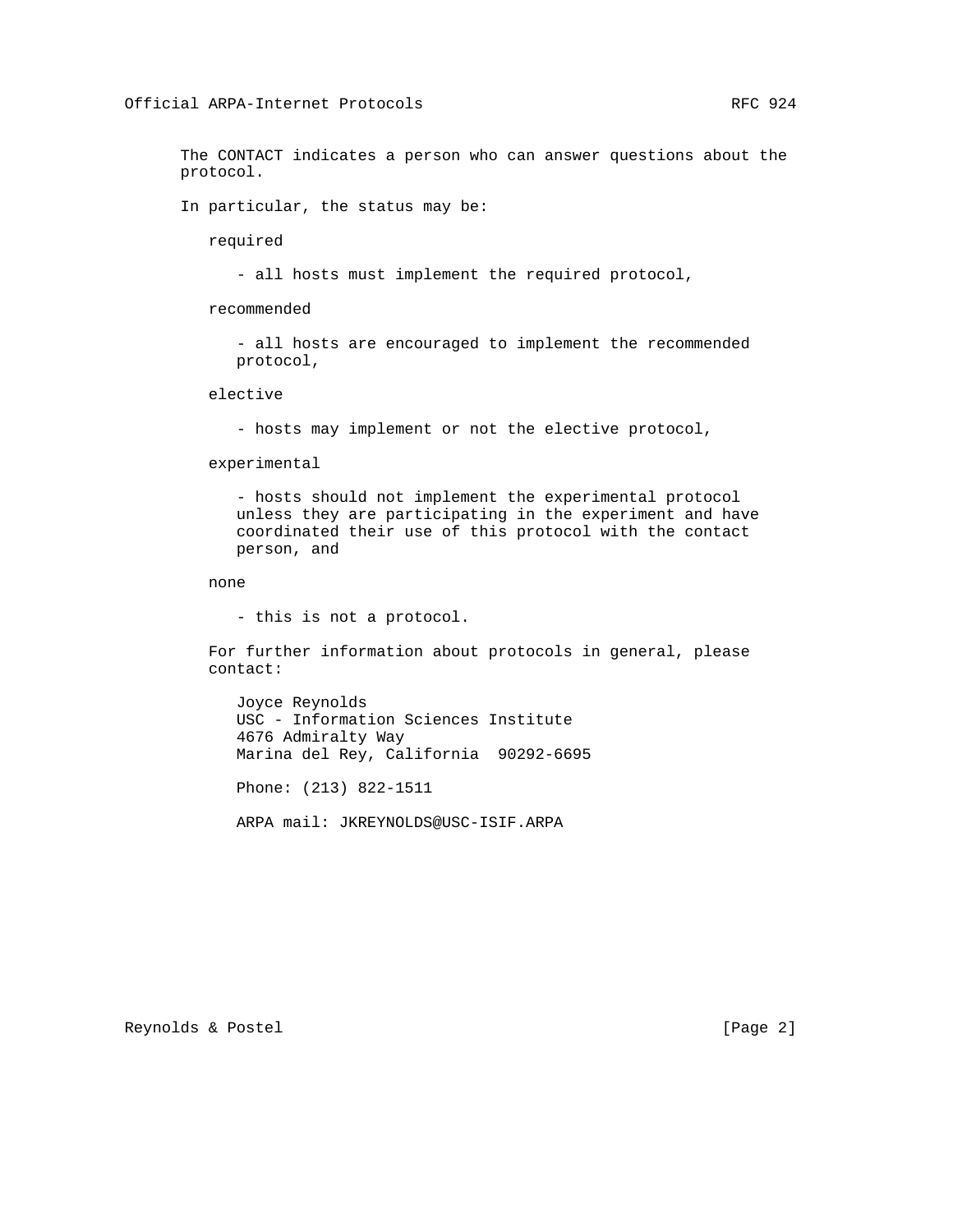# OVERVIEW

Catenet Model ------------------------------------------------------

STATUS: None

SPECIFICATION: IEN 48 (in IPTW)

COMMENTS:

 Gives an overview of the organization and principles of the Internet.

Could be revised and expanded.

OTHER REFERENCES:

RFC 871 - A Perspective on the ARPANET Reference Model

DEPENDENCIES:

CONTACT: Postel@USC-ISIF.ARPA

Reynolds & Postel [Page 3]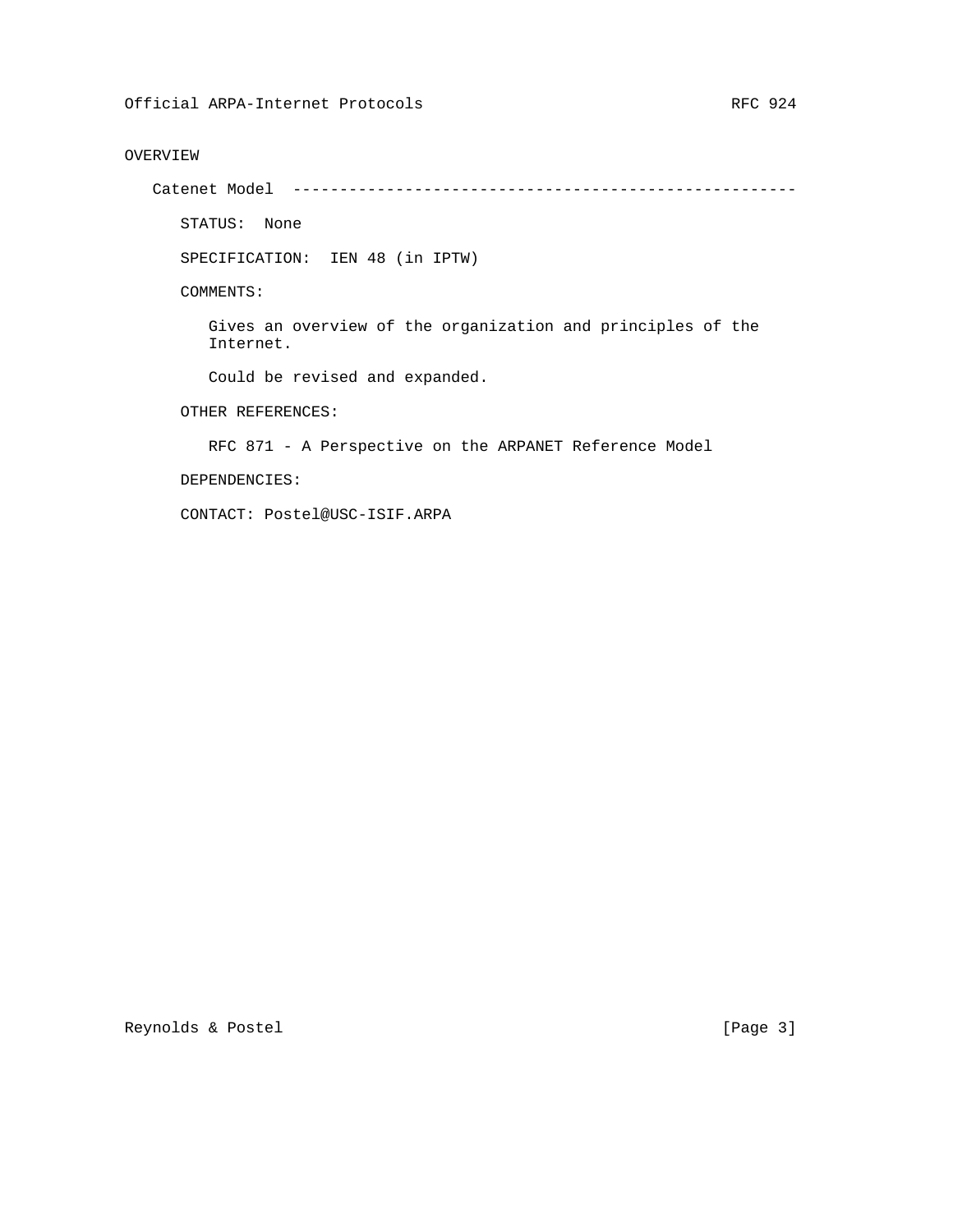NETWORK LEVEL

Internet Protocol --------------------------------------------- (IP)

STATUS: Required

SPECIFICATION: RFC 791 (in IPTW)

COMMENTS:

 This is the universal protocol of the Internet. This datagram protocol provides the universal addressing of hosts in the Internet.

A few minor problems have been noted in this document.

 The most serious is a bit of confusion in the route options. The route options have a pointer that indicates which octet of the route is the next to be used. The confusion is between the phrases "the pointer is relative to this option" and "the smallest legal value for the pointer is 4". If you are confused, forget about the relative part, the pointer begins at 4.

 Another important point is the alternate reassembly procedure suggested in RFC 815.

 Note that ICMP is defined to be an integral part of IP. You have not completed an implementation of IP if it does not include ICMP.

OTHER REFERENCES:

 RFC 815 (in IPIG) - IP Datagram Reassembly Algorithms RFC 814 (in IPIG) - Names, Addresses, Ports, and Routes RFC 816 (in IPIG) - Fault Isolation and Recovery RFC 817 (in IPIG) - Modularity and Efficiency in Protocol Implementation

MIL-STD-1777 - Military Standard Internet Protocol

DEPENDENCIES:

CONTACT: Postel@USC-ISIF.ARPA

Reynolds & Postel [Page 4]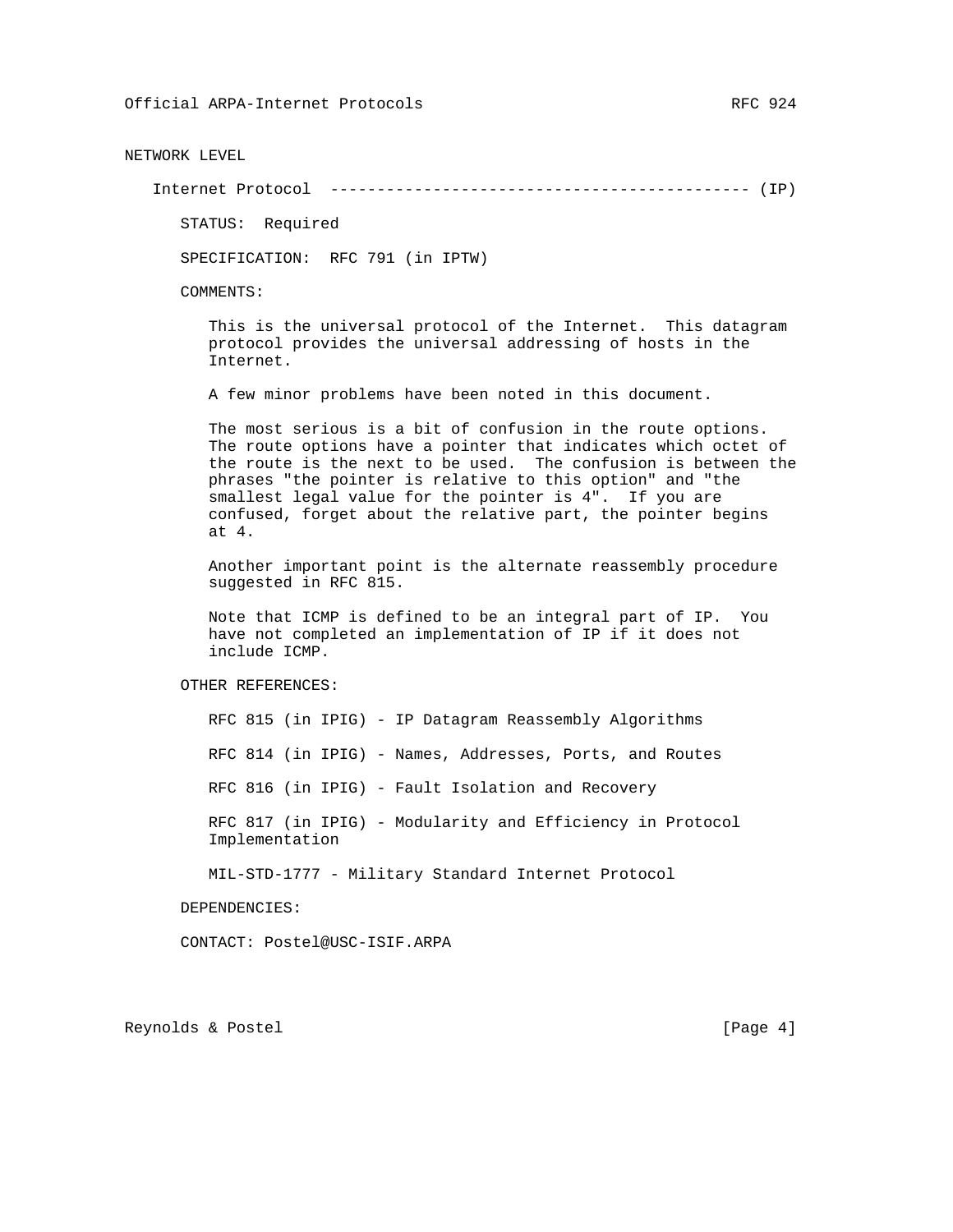Internet Control Message Protocol --------------------------- (ICMP)

STATUS: Required

SPECIFICATION: RFC 792 (in IPTW)

COMMENTS:

 The control messages and error reports that go with the Internet Protocol.

 A few minor errors in the document have been noted. Suggestions have been made for additional types of redirect message and additional destination unreachable messages.

 A proposal for two additional ICMP message types is made in RFC 917 "Internet Subnets", Address Format Request (A1=17), and Address Format Reply (A2=18). Use of these ICMP types is experimental.

 Note that ICMP is defined to be an integral part of IP. You have not completed an implementation of IP if it does not include ICMP.

OTHER REFERENCES: RFC 917

DEPENDENCIES: Internet Protocol

CONTACT: Postel@USC-ISIF.ARPA

Reynolds & Postel [Page 5]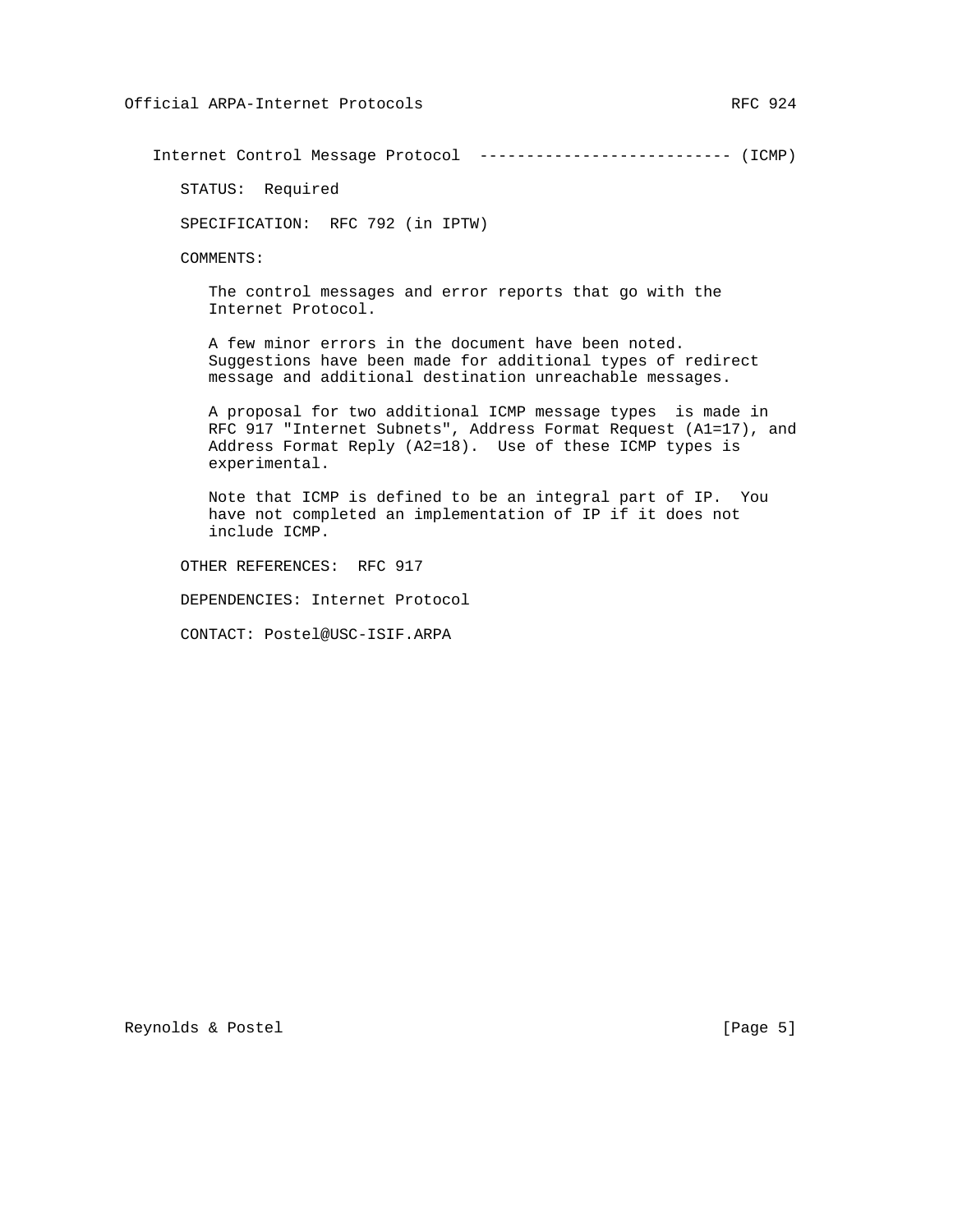HOST LEVEL

User Datagram Protocol --------------------------------------- (UDP)

STATUS: Recommended

SPECIFICATION: RFC 768 (in IPTW)

COMMENTS:

 Provides a datagram service to applications. Adds port addressing to the IP services.

 The only change noted for the UDP specification is a minor clarification that if in computing the checksum a padding octet is used for the computation it is not transmitted or counted in the length.

OTHER REFERENCES:

DEPENDENCIES: Internet Protocol

CONTACT: Postel@USC-ISIF.ARPA

Transmission Control Protocol -------------------------------- (TCP)

STATUS: Recommended

SPECIFICATION: RFC 793 (in IPTW)

COMMENTS:

Provides reliable end-to-end data stream service.

 Many comments and corrections have been received for the TCP specification document. These are primarily document bugs rather than protocol bugs.

 Event Processing Section: There are many minor corrections and clarifications needed in this section.

 Push: There are still some phrases in the document that give a "record mark" flavor to the push. These should be further clarified. The push is not a record mark.

 Urgent: Page 17 is wrong. The urgent pointer points to the last octet of urgent data (not to the first octet of non-ungent data).

Reynolds & Postel [Page 6]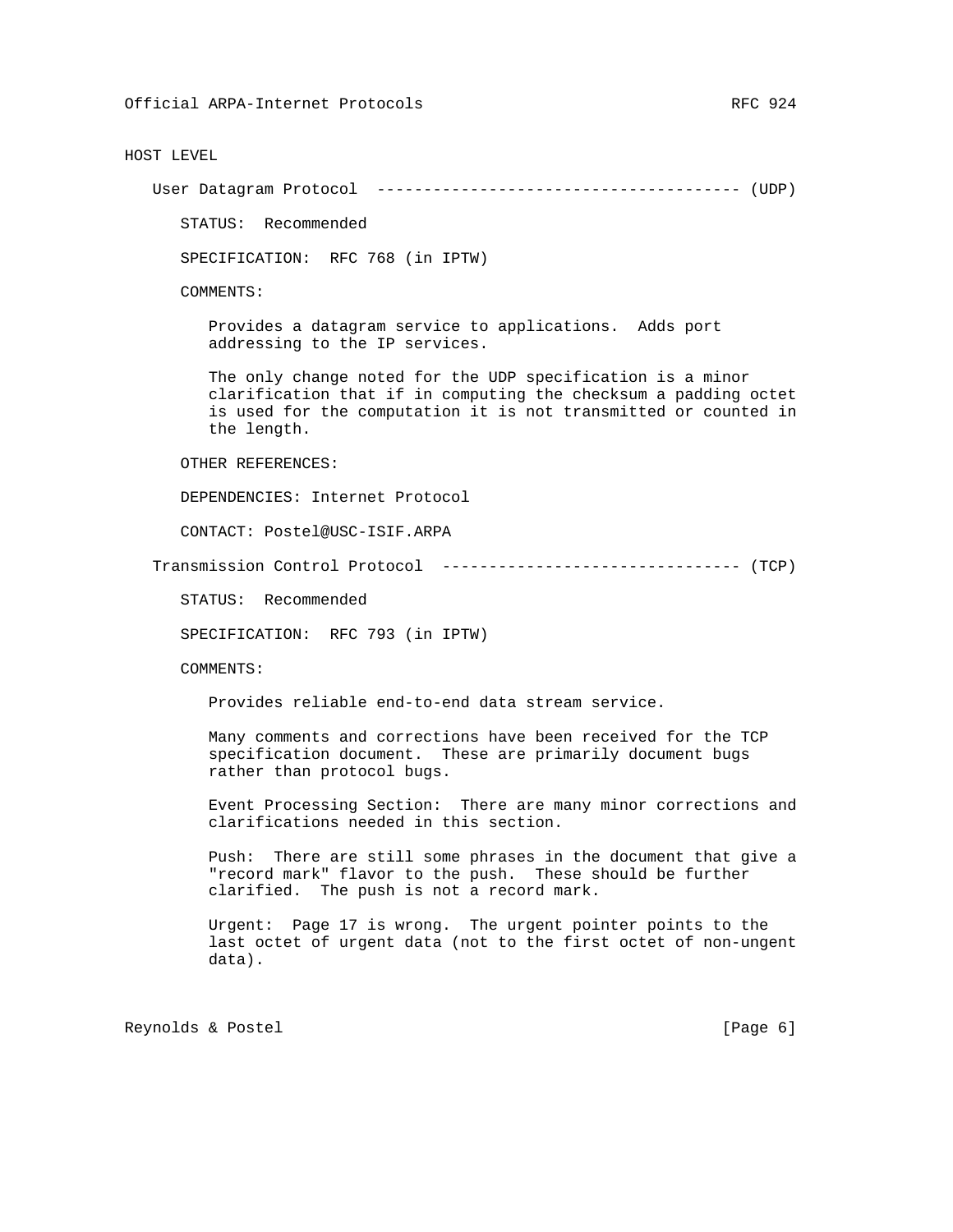Listening Servers: Several comments have been received on difficulties with contacting listening servers. There should be some discussion of implementation issues for servers, and some notes on alternative models of system and process organization for servers.

 Maximum Segment Size: The maximum segment size option should be generalized and clarified. It can be used to either increase or decrease the maximum segment size from the default. The TCP Maximum Segment Size is the IP Maximum Datagram Size minus forty. The default IP Maximum Datagram Size if 576. The default TCP Maximum Segment Size is 536. For further discussion, see RFC 879.

 Idle Connections: There have been questions about automatically closing idle connections. Idle connections are ok, and should not be closed. There are several cases where idle connections arise, for example, in Telnet when a user is thinking for a long time following a message from the server computer before his next input. There is no TCP "probe" mechanism, and none is needed.

 Queued Receive Data on Closing: There are several points where it is not clear from the description what to do about data received by the TCP but not yet passed to the user, particularly when the connection is being closed. In general, the data is to be kept to give to the user if he does a RECV call.

 Out of Order Segments: The description says that segments that arrive out of order, that is, are not exactly the next segment to be processed, may be kept on hand. It should also point out that there is a very large performance penalty for not doing so.

 User Time Out: This is the time out started on an open or send call. If this user time out occurs the user should be notified, but the connection should not be closed or the TCB deleted. The user should explicitly ABORT the connection if he wants to give up.

OTHER REFERENCES:

 RFC 813 (in IPIG) - Window and Acknowledgement Strategy in TCP RFC 814 (in IPIG) - Names, Addresses, Ports, and Routes RFC 816 (in IPIG) - Fault Isolation and Recovery

Reynolds & Postel [Page 7]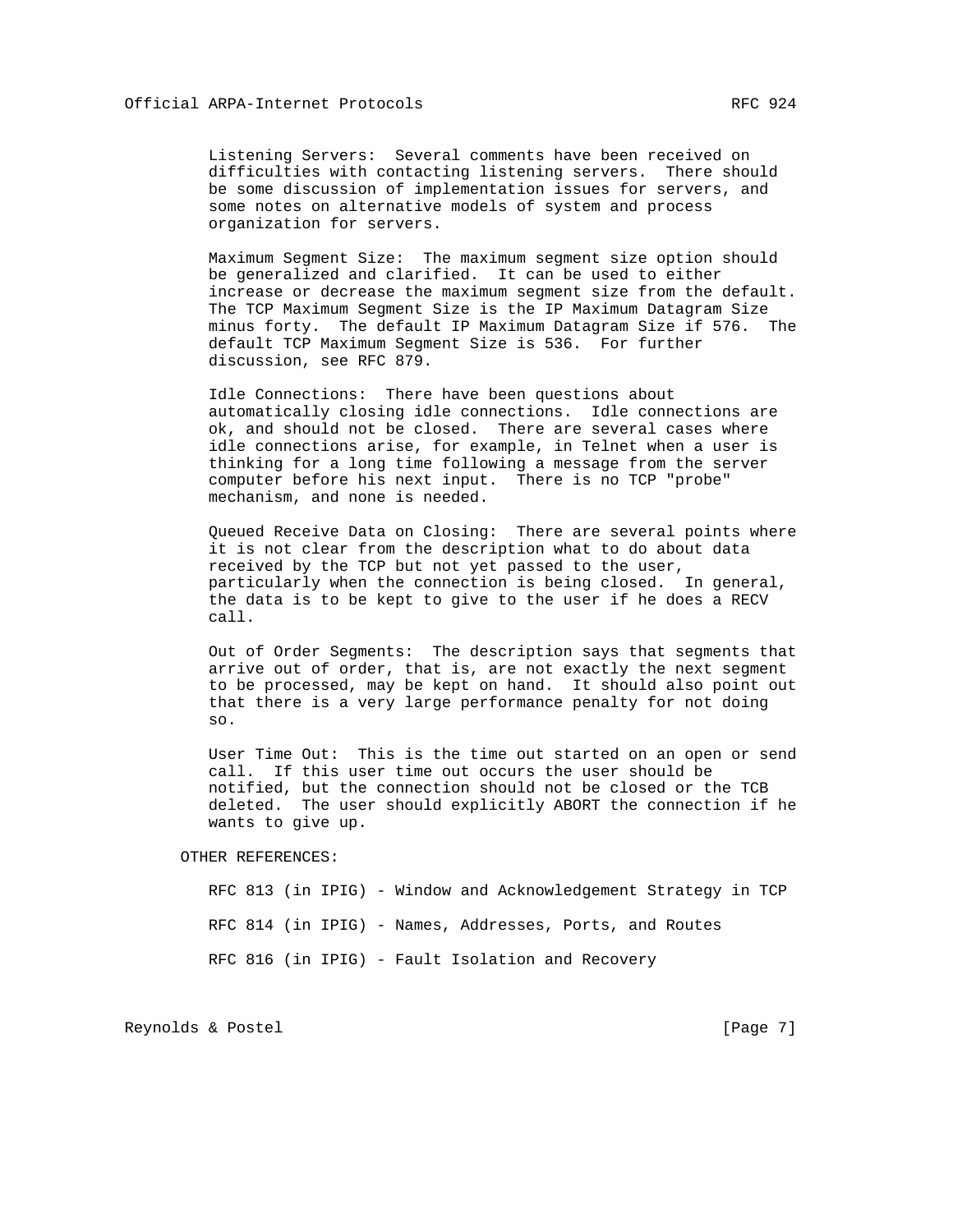RFC 817 (in IPIG) - Modularity and Efficiency in Protocol Implementation RFC 879 - TCP Maximum Segment Size RFC 889 - Internet Delay Experiments RFC 896 - TCP/IP Congestion Control MIL-STD-1778 - Military Standard Transmission Control Protocol DEPENDENCIES: Internet Protocol CONTACT: Postel@USC-ISIF.ARPA Host Monitoring Protocol ------------------------------------- (HMP) STATUS: Elective SPECIFICATION: RFC 869 COMMENTS: This is a good tool for debugging protocol implementations in remotely located computers. This protocol is used to monitor Internet gateways and the TACs. OTHER REFERENCES: DEPENDENCIES: Internet Protocol CONTACT: Hinden@BBN-UNIX.ARPA Cross Net Debugger ------------------------------------------ (XNET) STATUS: Elective SPECIFICATION: IEN 158 COMMENTS: A debugging protocol, allows debugger like access to remote systems. This specification should be updated and reissued as an RFC. OTHER REFERENCES: RFC 643

Reynolds & Postel [Page 8]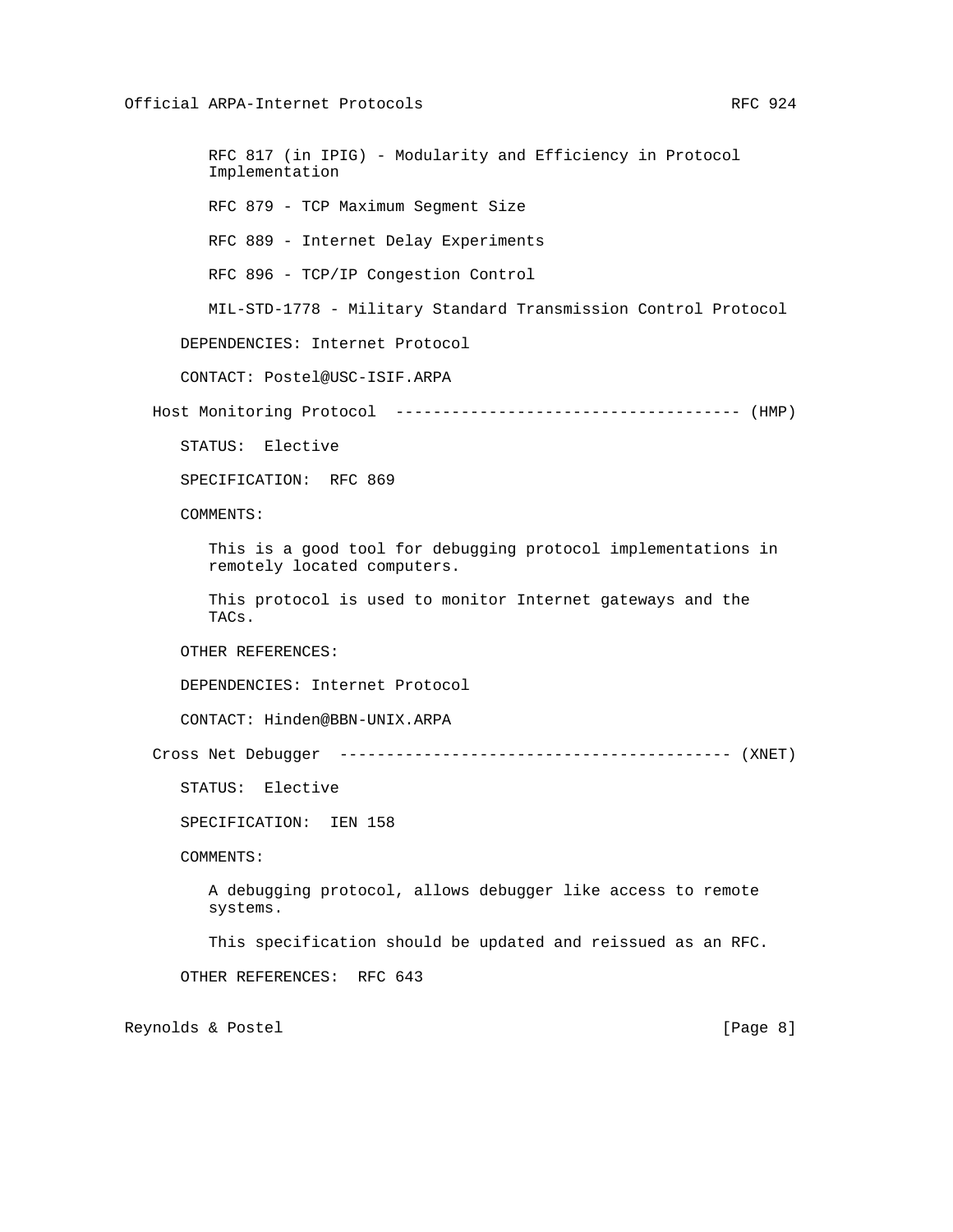DEPENDENCIES: Internet Protocol

CONTACT: Postel@USC-ISIF.ARPA

"Stub" Exterior Gateway Protocol ----------------------------- (EGP)

STATUS: Recommended for Gateways

SPECIFICATION: RFC 888, RFC 904

COMMENTS:

 The protocol used between gateways of different administrations to exchange routing information.

 Please discuss any plans for implementation or use of this protocol with the contact.

OTHER REFERENCES: RFC 827, RFC 890

DEPENDENCIES: Internet Protocol

CONTACT: Mills@USC-ISID.ARPA

Gateway Gateway Protocol ------------------------------------- (GGP)

STATUS: Experimental

SPECIFICATION: RFC 823

COMMENTS:

The gateway protocol now used in the core gateways.

 Please discuss any plans for implementation or use of this protocol with the contact.

OTHER REFERENCES:

DEPENDENCIES: Internet Protocol

CONTACT: Brescia@BBN-UNIX.ARPA

Reynolds & Postel **Example 20** (Page 9)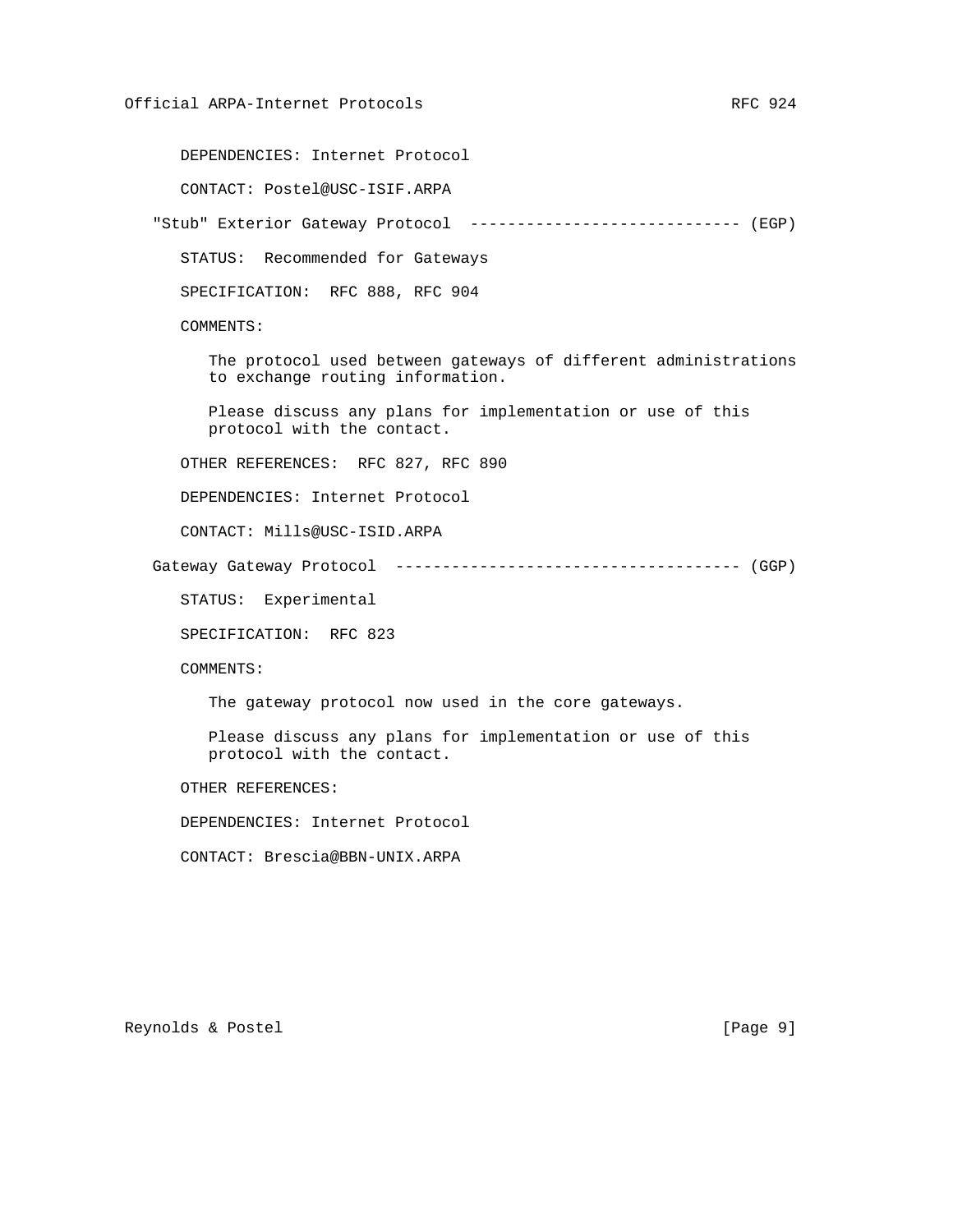Multiplexing Protocol ---------------------------------------- (MUX)

STATUS: Experimental

SPECIFICATION: IEN 90

COMMENTS:

 Defines a capability to combine several segments from different higher level protocols in one IP datagram.

 No current experiment in progress. There is some question as to the extent to which the sharing this protocol envisions can actually take place. Also, there are some issues about the information captured in the multiplexing header being (a) insufficient, or (b) over specific.

 Please discuss any plans for implementation or use of this protocol with the contact.

OTHER REFERENCES:

DEPENDENCIES: Internet Protocol

CONTACT: Postel@USC-ISIF.ARPA

Stream Protocol ----------------------------------------------- (ST)

STATUS: Experimental

SPECIFICATION: IEN 119

COMMENTS:

 A gateway resource allocation protocol designed for use in multihost real time applications.

 The implementation of this protocol has evolved and may no longer be consistent with this specification. The document should be updated and issued as an RFC.

 Please discuss any plans for implementation or use of this protocol with the contact.

OTHER REFERENCES:

DEPENDENCIES: Internet Protocol

CONTACT: jwf@LL-EN.ARPA

Reynolds & Postel [Page 10]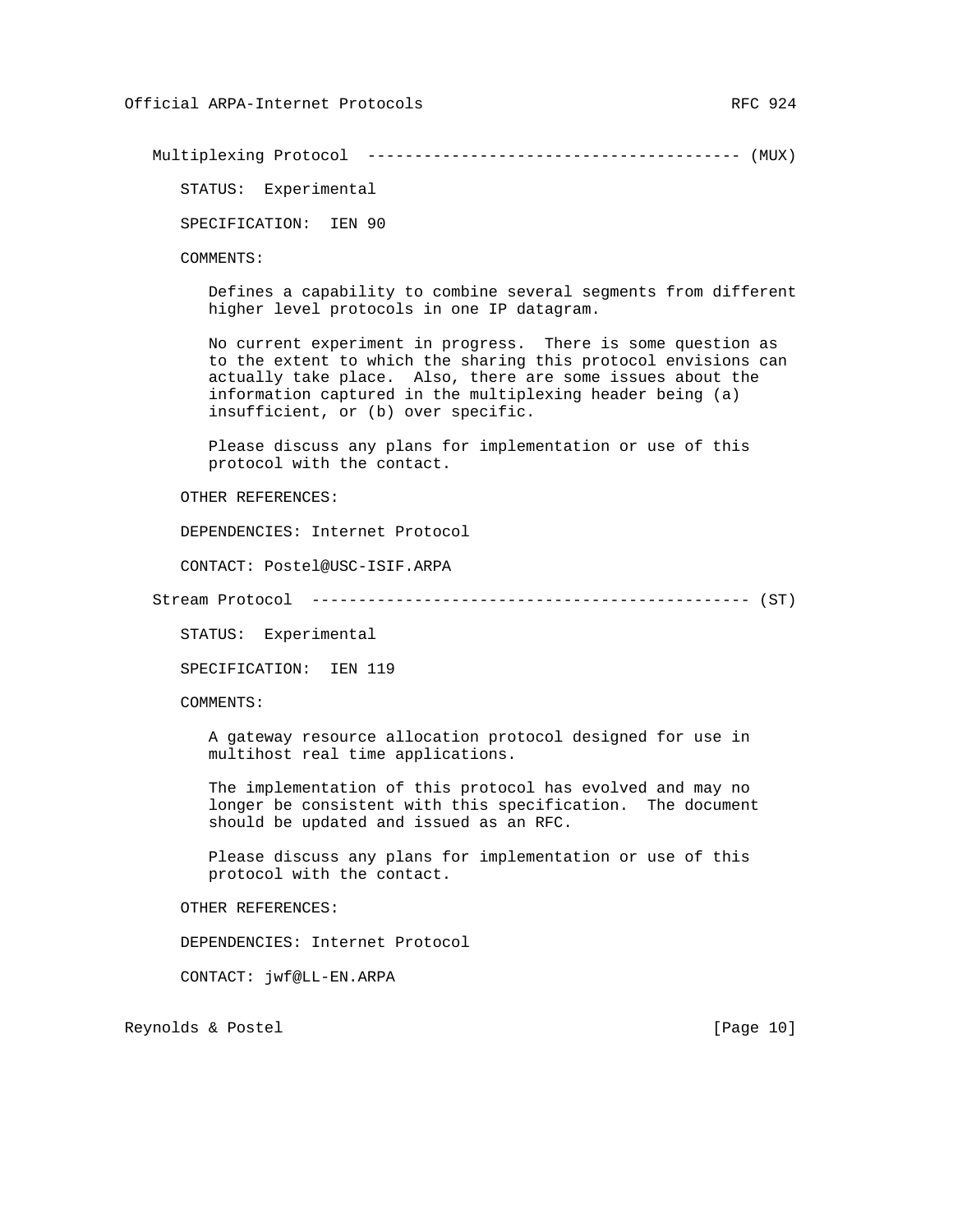Network Voice Protocol ------------------------------------ (NVP-II)

STATUS: Experimental

SPECIFICATION: ISI Internal Memo

COMMENTS:

Defines the procedures for real time voice conferencing.

 The specification is an ISI Internal Memo which should be updated and issued as an RFC.

 Please discuss any plans for implementation or use of this protocol with the contact.

OTHER REFERENCES: RFC 741

DEPENDENCIES: Internet Protocol, Stream Protocol

CONTACT: Casner@USC-ISIB.ARPA

Reliable Data Protocol --------------------------------------- (RDP)

STATUS: Experimental

SPECIFICATION: RFC 908

COMMENTS:

 This protocol is designed to efficiently support the bulk transfer of data for such host monitoring and control applications as loading/dumping and remote debugging. The protocol is intended to be simple to implement but still be efficient in environments where there may be long transmission delays and loss or non-sequential delivery of message segments.

OTHER REFERENCES:

DEPENDENCIES: Internet Protocol

CONTACT: CWelles@BBN-UNIX.ARPA

Reynolds & Postel [Page 11]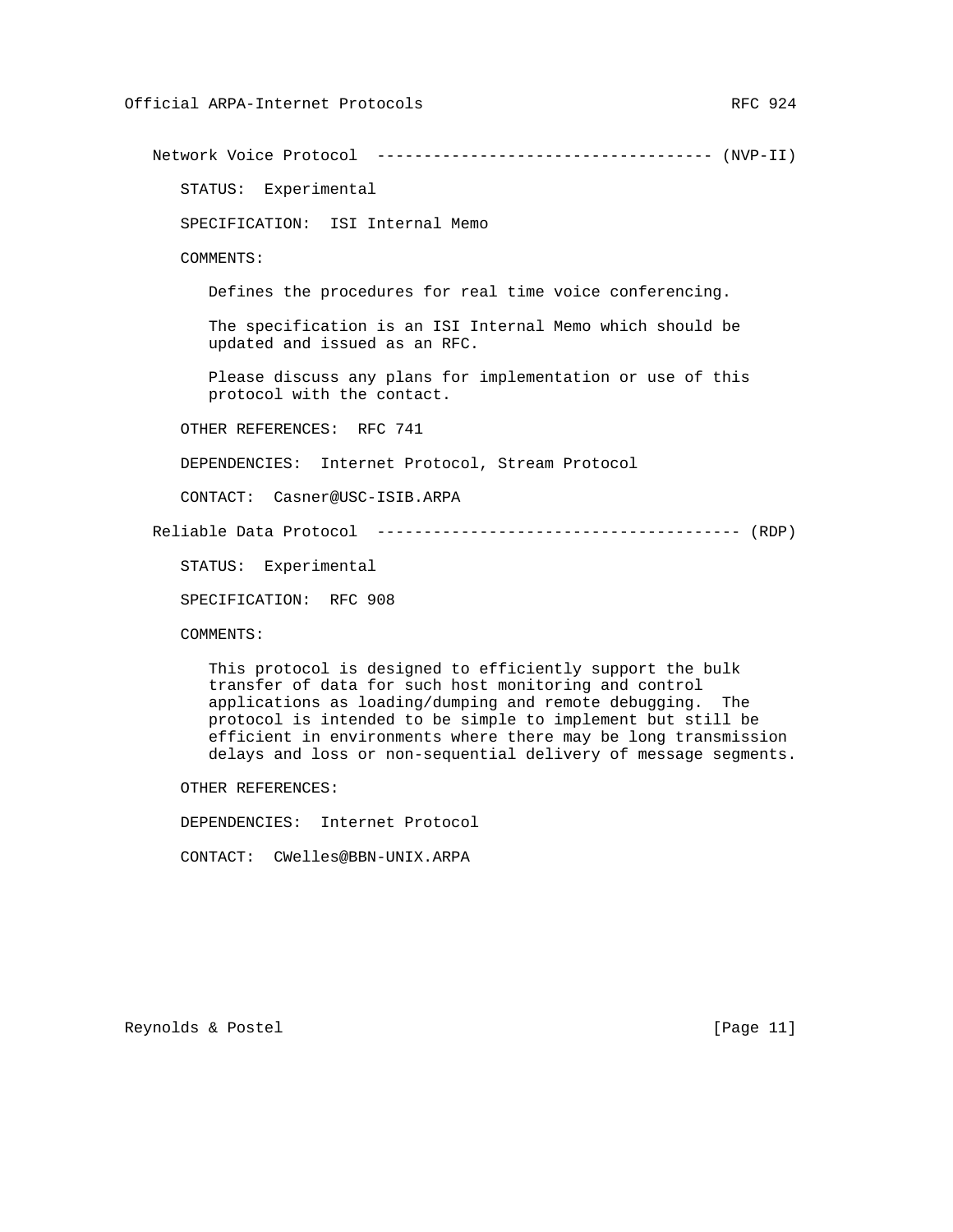## APPLICATION LEVEL

Telnet Protocol ------------------------------------------- (TELNET)

STATUS: Recommended

 SPECIFICATION: RFC 854 (in "Internet Telnet Protocol and Options")

COMMENTS:

The protocol for remote terminal access.

 This has been revised since the IPTW. RFC 764 in IPTW is now obsolete.

OTHER REFERENCES:

MIL-STD-1782 - Telnet Protocol and Options (TELNET)

DEPENDENCIES: Transmission Control Protocol

CONTACT: Postel@USC-ISIF.ARPA

Reynolds & Postel [Page 12]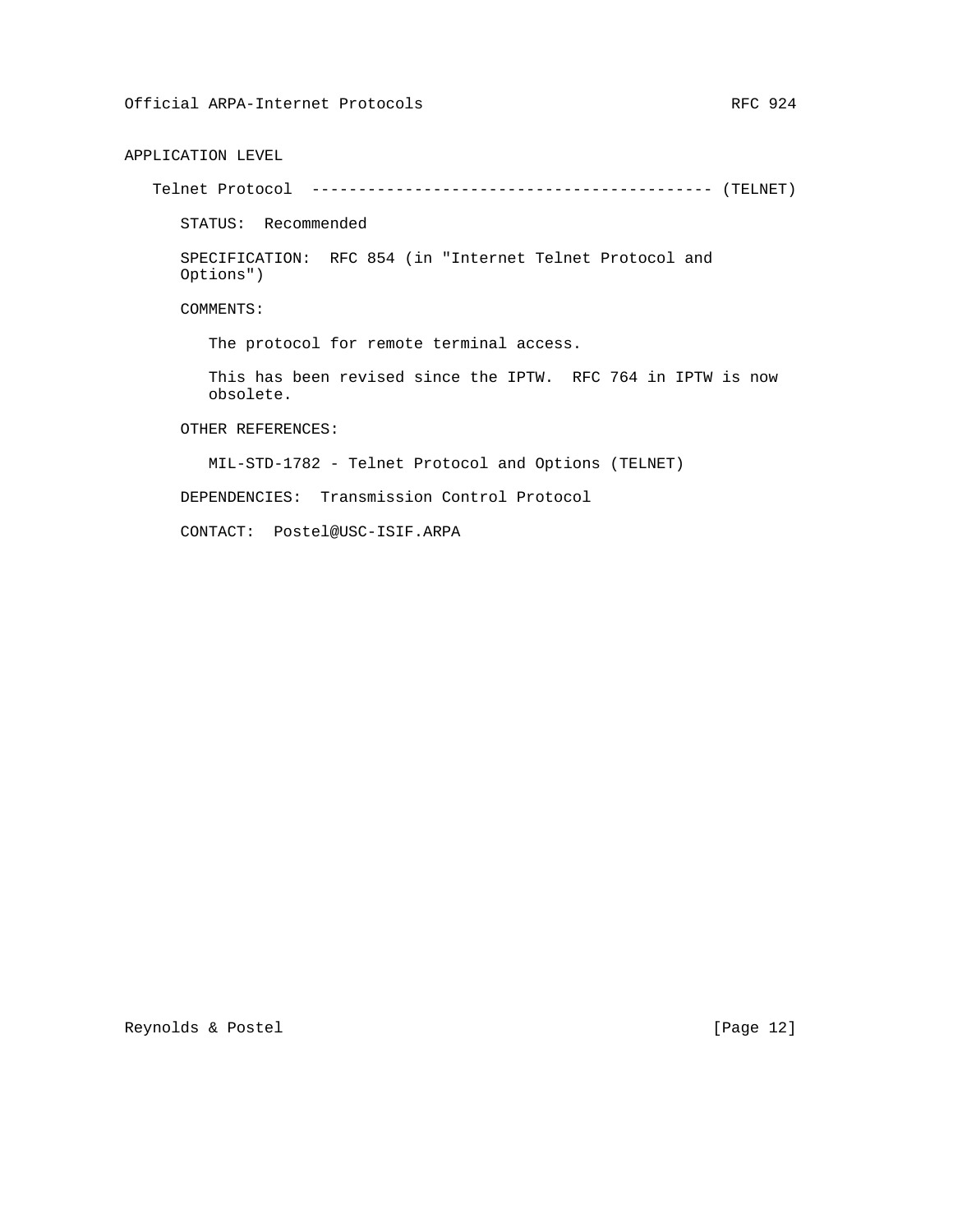Telnet Options ------------------------------------ (TELNET-OPTIONS)

STATUS: Elective

 SPECIFICATION: General description of options: RFC 855 (in "Internet Telnet Protocol and Options")

| Number            | Name                                         |           | RFC NIC ITP APH USE     |    |        |        |
|-------------------|----------------------------------------------|-----------|-------------------------|----|--------|--------|
|                   |                                              |           | $- - - - - -$           |    |        |        |
| $\Omega$          | Binary Transmission                          |           | 856 ----- yes obs yes   |    |        |        |
| $\mathbf{1}$      | Echo                                         |           | $857$ ----- yes obs yes |    |        |        |
| $\overline{a}$    | Reconnection                                 |           | 15391 no yes            |    |        | no     |
| 3                 | Suppress Go Ahead                            |           | $858$ ----- yes obs yes |    |        |        |
| $\overline{4}$    | Approx Message Size Negotiation              |           | $\ldots$ 15393 no yes   |    |        | no     |
| 5                 | Status                                       |           | 859 ----- yes obs yes   |    |        |        |
| 6                 | Timing Mark                                  |           | 860 ----- yes obs yes   |    |        |        |
| 7                 | Remote Controlled Trans and Echo             |           | 726 39237               |    | no yes | no     |
| 8                 | Output Line Width                            |           | $\ldots\ 20196$         |    | no yes | no     |
| 9                 | Output Page Size                             |           | $\ldots$ 20197          |    | no yes | no     |
| 10                | Output Carriage-Return Disposition 652 31155 |           |                         |    | no yes | no     |
| 11                | Output Horizontal Tabstops                   |           | 653 31156               |    | no yes | no     |
| $12 \overline{ }$ | Output Horizontal Tab Disposition 654 31157  |           |                         |    | no yes | no     |
| 13                | Output Formfeed Disposition                  | 655 31158 |                         |    | no yes | no     |
| 14                | Output Vertical Tabstops                     | 656 31159 |                         |    | no yes | no     |
| 15                | Output Vertical Tab Disposition 657 31160    |           |                         |    | no yes | no     |
| 16                | Output Linefeed Disposition                  | 658 31161 |                         |    | no yes | no     |
| 17                | Extended ASCII                               |           | 698 32964               |    | no yes | no     |
| 18                | Logout                                       |           | 727 40025               |    | no yes | no     |
| 19                | Byte Macro                                   |           | 735 42083               |    | no yes | no     |
| 20                | Data Entry Terminal                          |           | 732 41762               |    | no yes | no     |
| 21                | SUPDUP                                       |           | 734 736 42213           |    | no yes | no     |
| 22                | SUPDUP Output                                |           | 749 45449               | no | no     | no     |
| 23                | Send Location                                |           | $779 - - - -$           | no | no     | no     |
| 24                | Terminal Type                                |           | $884$ -----             | no |        | no yes |
| 25                | End of Record                                |           | $885$ -----             | no |        | no yes |
| 255               | Extended-Options-List                        |           | 861 ----- yes obs yes   |    |        |        |

(obs = obsolete)

 The ITP column indicates if the specification is included in the Internet Telnet Protocol and Options. The APH column indicates if the specification is included in the ARPANET Protocol Handbook. The USE column of the table above indicates which options are in general use.

### COMMENTS:

 The Binary Transmission, Echo, Suppress Go Ahead, Status, Timing Mark, and Extended Options List options have been

Reynolds & Postel [Page 13]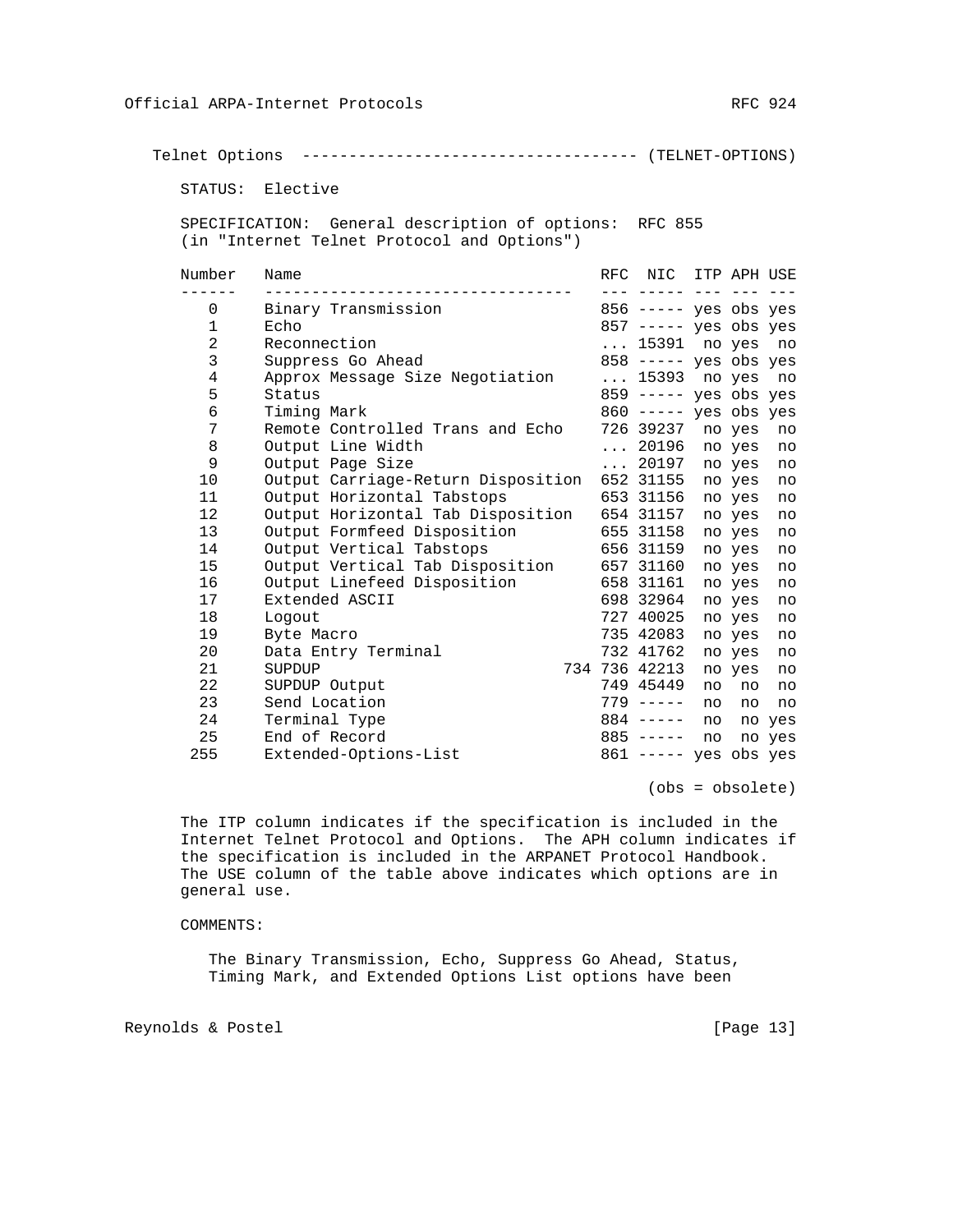recently updated and reissued. These are the most frequently implemented options.

 The remaining options should be reviewed and the useful ones should be revised and reissued. The others should be eliminated.

 The following are recommended: Binary Transmission, Echo, Suppress Go Ahead, Status, Timing Mark, and Extended Options List.

OTHER REFERENCES:

DEPENDENCIES: Telnet

CONTACT: Postel@USC-ISIF.ARPA

File Transfer Protocol --------------------------------------- (FTP)

STATUS: Recommended

SPECIFICATION: RFC 765 (in IPTW)

COMMENTS:

 The protocol for moving files between Internet hosts. Provides for access control and negotiation of file parameters.

 There are a number of minor corrections to be made. A major change is the deletion of the mail commands, and a major clarification is needed in the discussion of the management of the data connection. Also, a suggestion has been made to include some directory manipulation commands (RFC 775).

 Even though the MAIL features are defined in this document, they are not to be used. The SMTP protocol is to be used for all mail service in the Internet.

Data Connection Management:

 a. Default Data Connection Ports: All FTP implementations must support use of the default data connection ports, and only the User-PI may initiate the use of non-default ports.

 b. Negotiating Non-Default Data Ports: The User-PI may specify a non-default user side data port with the PORT command. The User-PI may request the server side to identify a non-default server side data port with the PASV command. Since a connection is defined by the pair of

Reynolds & Postel **Example 20** (Page 14)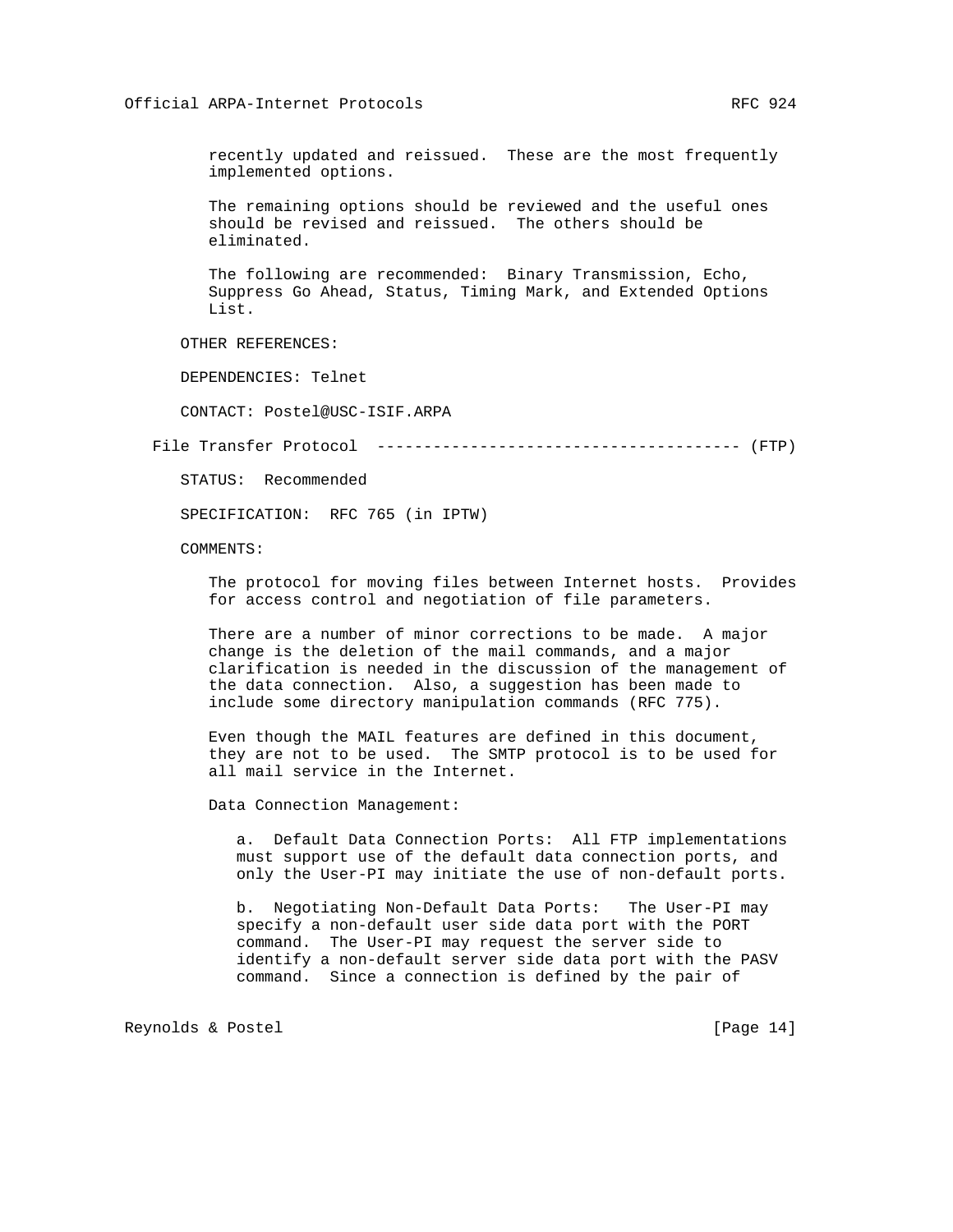addresses, either of these actions is enough to get a different data connection, still it is permitted to do both commands to use new ports on both ends of the data connection.

 c. Reuse of the Data Connection: When using the stream mode of data transfer the end of the file must be indicated by closing the connection. This causes a problem if multiple files are to be transfered in the session, due to need for TCP to hold the connection record for a time out period to guarantee the reliable communication. Thus the connection can not be reopened at once.

 There are two solutions to this problem. The first is to negotiate a non-default port (as in (b) above). The second is to use another transfer mode.

 A comment on transfer modes. The stream transfer mode is inherently unreliable, since one can not determine if the connection closed prematurely or not. The other transfer modes (Block, Compressed) do not close the connection to indicate the end of file. They have enough FTP encoding that the data connection can be parsed to determine the end of the file. Thus using these modes one can leave the data connection open for multiple file transfers.

Why this was not a problem with the old NCP FTP:

 The NCP was designed with only the ARPANET in mind. The ARPANET provides very reliable service, and the NCP counted on it. If any packet of data from an NCP connection were lost or damaged by the network the NCP could not recover. It is a tribute to the ARPANET designers that the NCP FTP worked so well.

 The TCP is designed to provide reliable connections over many different types of networks and interconnections of networks. TCP must cope with a set of networks that can not promise to work as well as the ARPANET. TCP must make its own provisions for end-to-end recovery from lost or damaged packets. This leads to the need for the connection phase-down time-out. The NCP never had to deal with acknowledgements or retransmissions or many other things the TCP must do to make connection reliable in a more complex world.

Reynolds & Postel [Page 15]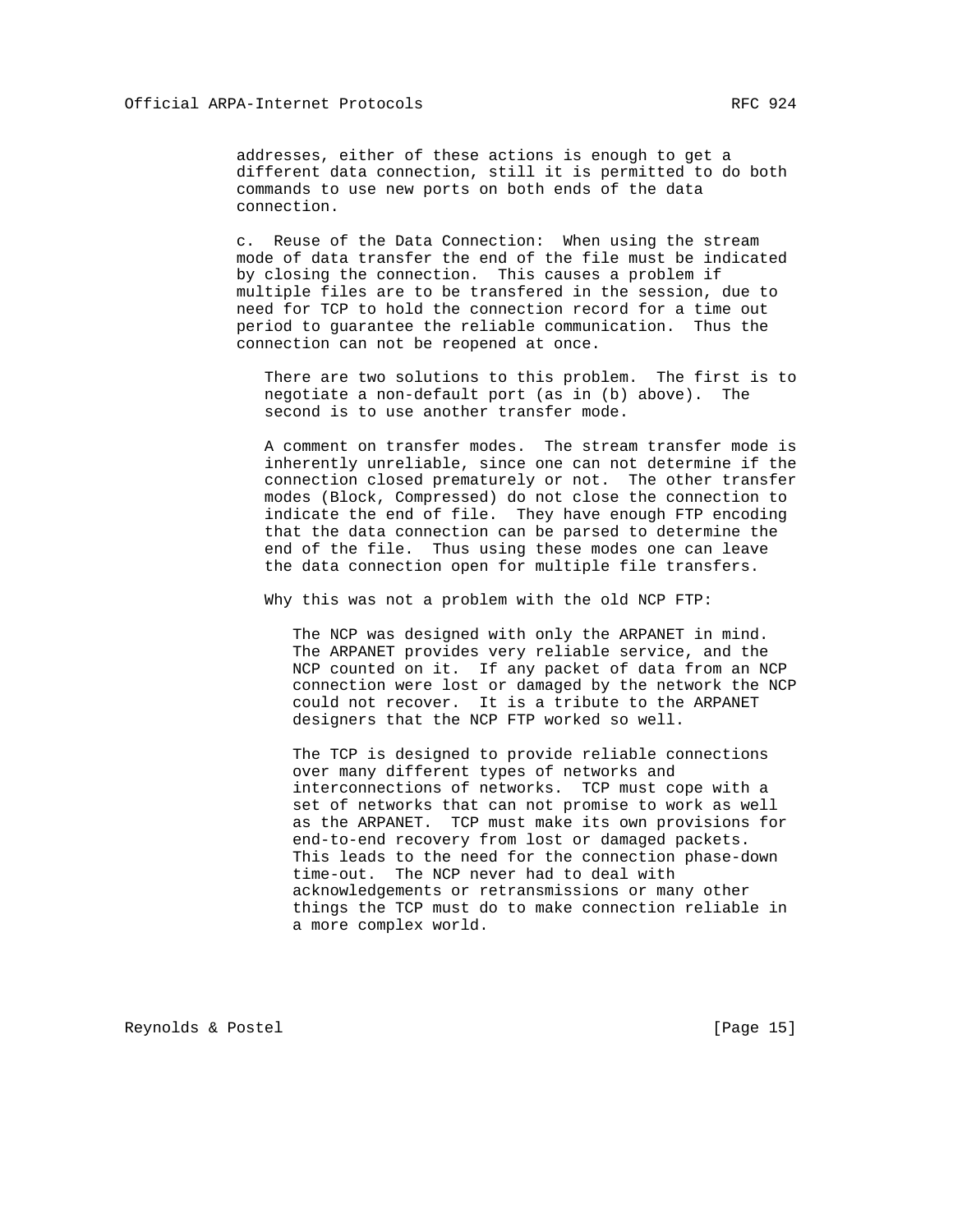LIST and NLST:

 There is some confusion about the LIST an NLST commands, and what is appropriate to return. Some clarification and motivation for these commands should be added to the specification.

OTHER REFERENCES:

RFC 678 - Document File Format Standards

MIL-STD-1780 - File Transfer Protocol (FTP)

DEPENDENCIES: Transmission Control Protocol

CONTACT: Postel@USC-ISIF.ARPA

Trivial File Transfer Protocol ------------------------------ (TFTP)

STATUS: Elective

SPECIFICATION: RFC 783 (in IPTW)

COMMENTS:

 A very simple file moving protocol, no access control is provided.

This is in use in several local networks.

 Ambiguities in the interpretation of several of the transfer modes should be clarified, and additional transfer modes could be defined. Additional error codes could be defined to more clearly identify problems.

OTHER REFERENCES:

DEPENDENCIES: User Datagram Protocol

CONTACT: Postel@USC-ISIF.ARPA

Reynolds & Postel [Page 16]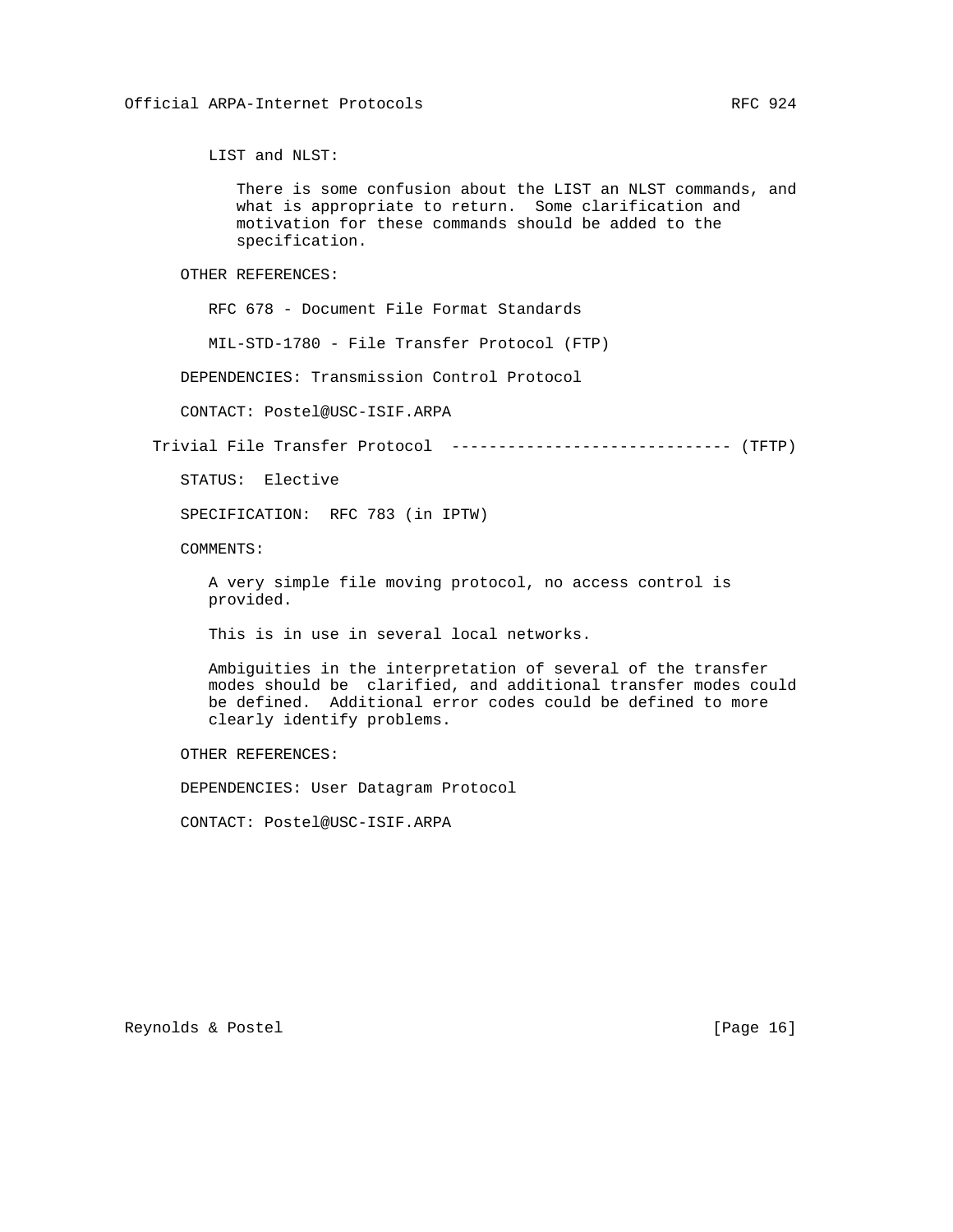Simple File Transfer Protocol ------------------------------- (SFTP)

STATUS: Experimental

SPECIFICATION: RFC 913

COMMENTS:

 SFTP is a simple file transfer protocol. It fills the need of people wanting a protocol that is more useful than TFTP but easier to implement (and less powerful) than FTP. SFTP supports user access control, file transfers, directory listing, directory changing, file renaming and deleting.

 SFTP can be implemented with any reliable 8-bit byte stream oriented protocol, this document describes its TCP specification. SFTP uses only one TCP connection; whereas TFTP implements a connection over UDP, and FTP uses two TCP connections (one using the TELNET protocol).

 Please discuss any plans for implementation or use of this protocol with the contact.

OTHER REFERENCES:

DEPENDENCIES: Transmission Control Protocol

CONTACT: MKL@MIT-XX.ARPA

Simple Mail Transfer Protocol ------------------------------- (SMTP)

STATUS: Recommended

SPECIFICATION: RFC 821 (in "Internet Mail Protocols")

COMMENTS:

The procedure for transmitting computer mail between hosts.

 This has been revised since the IPTW, it is in the "Internet Mail Protocols" volume of November 1982. RFC 788 (in IPTW) is obsolete.

 There have been many misunderstandings and errors in the early implementations. Some documentation of these problems can be found in the file [ISIF]<SMTP>MAIL.ERRORS.

 Some minor differences between RFC 821 and RFC 822 should be resolved.

Reynolds & Postel [Page 17]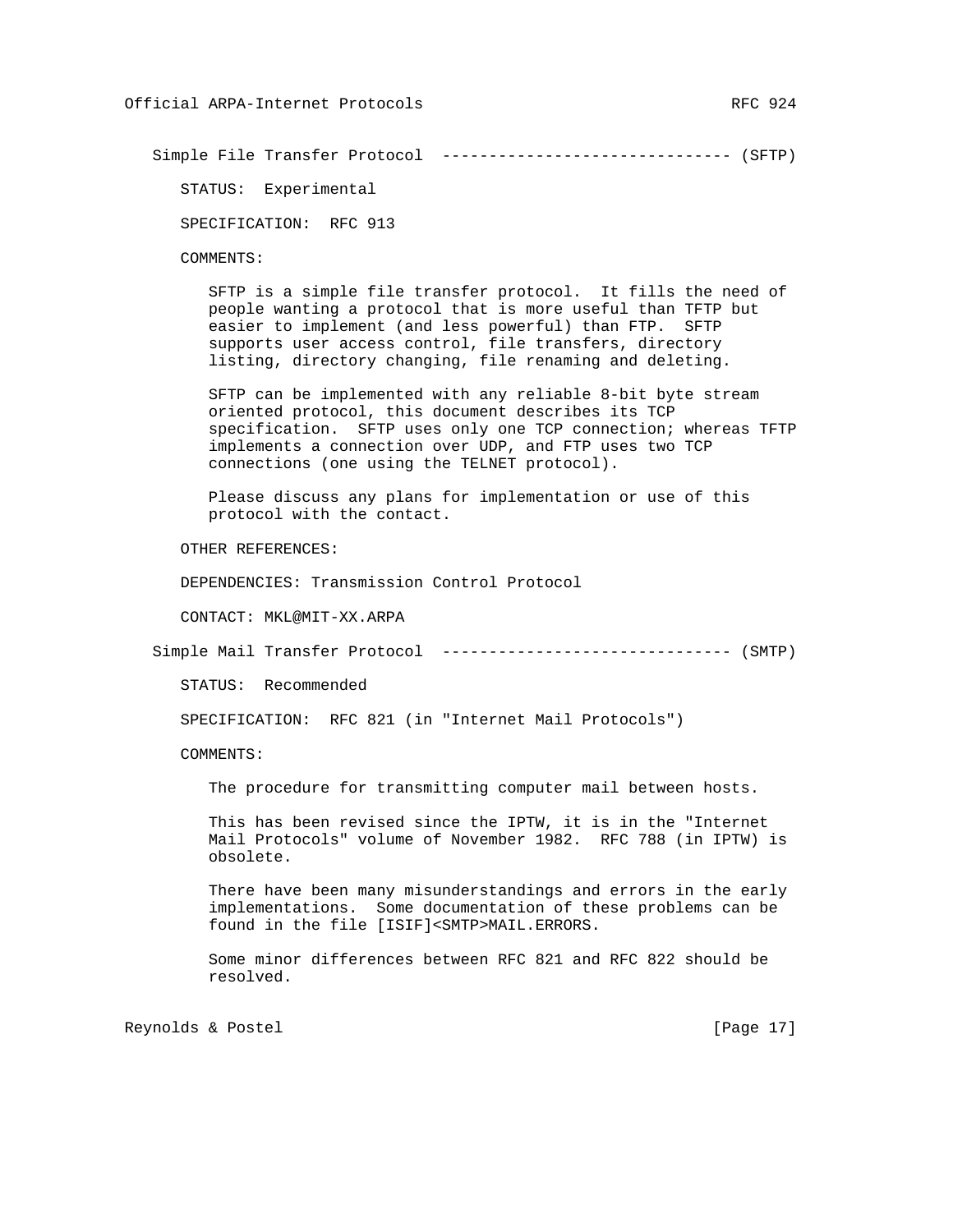OTHER REFERENCES:

RFC 822 - Mail Header Format Standards

 This has been revised since the IPTW, it is in the "Internet Mail Protocols" volume of November 1982. RFC 733 (in IPTW) is obsolete. Further revision of RFC 822 is needed to correct some minor errors in the details of the specification.

MIL-STD-1781 - Simple Mail Transfer Protocol (SMTP)

DEPENDENCIES: Transmission Control Protocol

CONTACT: Postel@USC-ISIF.ARPA

Resource Location Protocol ----------------------------------- (RLP)

STATUS: Elective

SPECIFICATION: RFC 887

COMMENTS:

 A resource location protocol for use in the ARPA-Internet. This protocol utilizes the User Datagram Protocol (UDP) which in turn calls on the Internet Protocol to deliver its datagrams.

OTHER REFERENCES:

DEPENDENCIES: User Datagram Protocol

CONTACT: Accetta@CMU-CS-A.ARPA

Loader Debugger Protocol ------------------------------------- (LDP)

STATUS: Experimental

SPECIFICATION: RFC 909

COMMENTS:

 Specifies a protocol for loading, dumping and debugging target machines from hosts in a network environment. It is also designed to accommodate a variety of target CPU types. It provides a powerful set of debugging services, while at the same time, it is structured so that a simple subset may be

Reynolds & Postel [Page 18]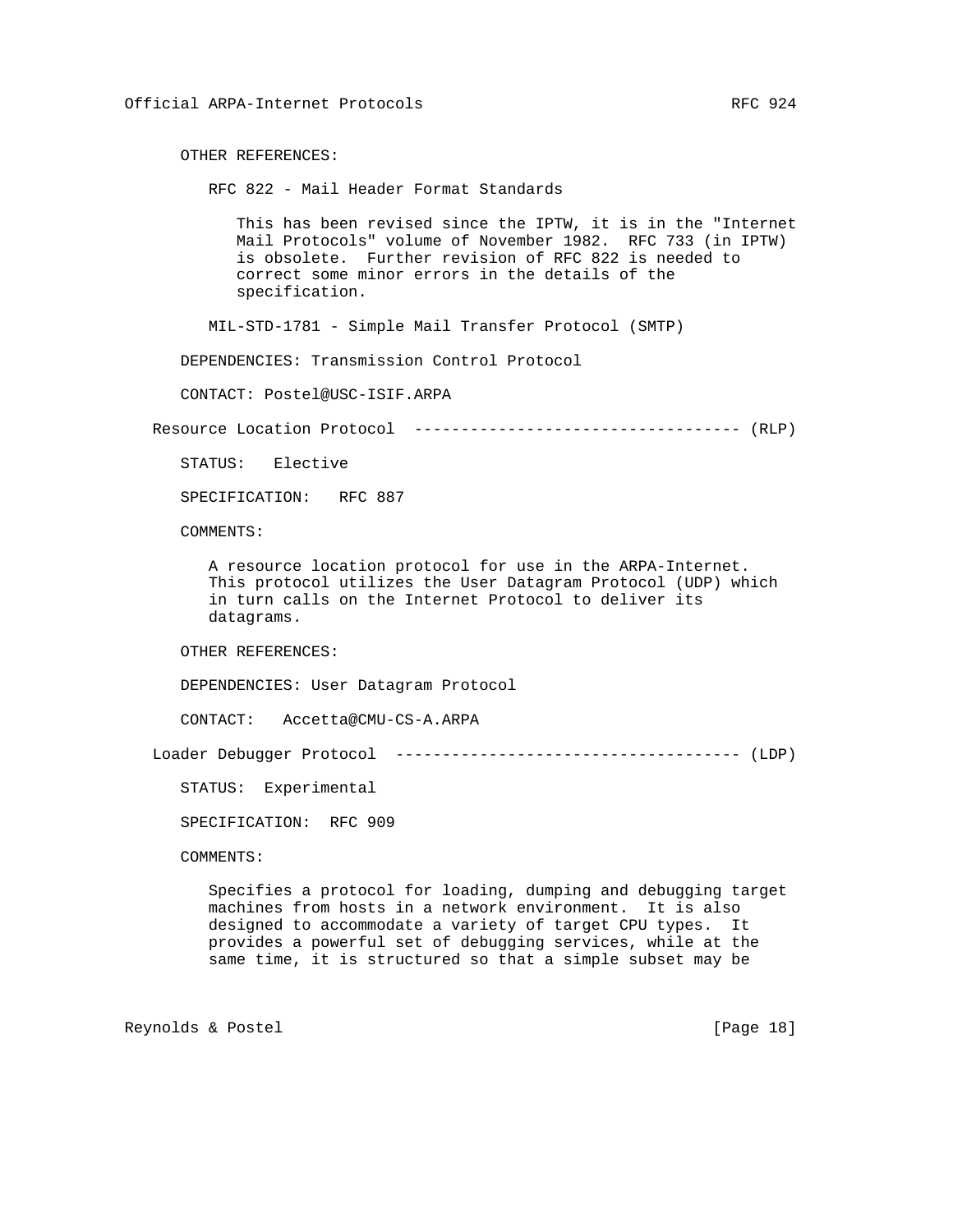implemented in applications like boot loading where efficiency and space are at a premium.

OTHER REFERENCES:

DEPENDENCIES: Reliable Data Protocol

CONTACT: Hinden@BBN-UNIX.ARPA

Remote Job Entry --------------------------------------------- (RJE)

STATUS: Elective

SPECIFICATION: RFC 407 (in APH)

COMMENTS:

 The general protocol for submitting batch jobs and retrieving the results.

Some changes needed for use with TCP.

No known active implementations.

OTHER REFERENCES:

 DEPENDENCIES: File Transfer Protocol Transmission Control Protocol

CONTACT: Postel@USC-ISIF.ARPA

Remote Job Service ---------------------------------------- (NETRJS)

STATUS: Elective

SPECIFICATION: RFC 740 (in APH)

COMMENTS:

 A special protocol for submitting batch jobs and retrieving the results used with the UCLA IBM OS system.

 Please discuss any plans for implementation or use of this protocol with the contact.

Revision in progress.

OTHER REFERENCES:

Reynolds & Postel [Page 19]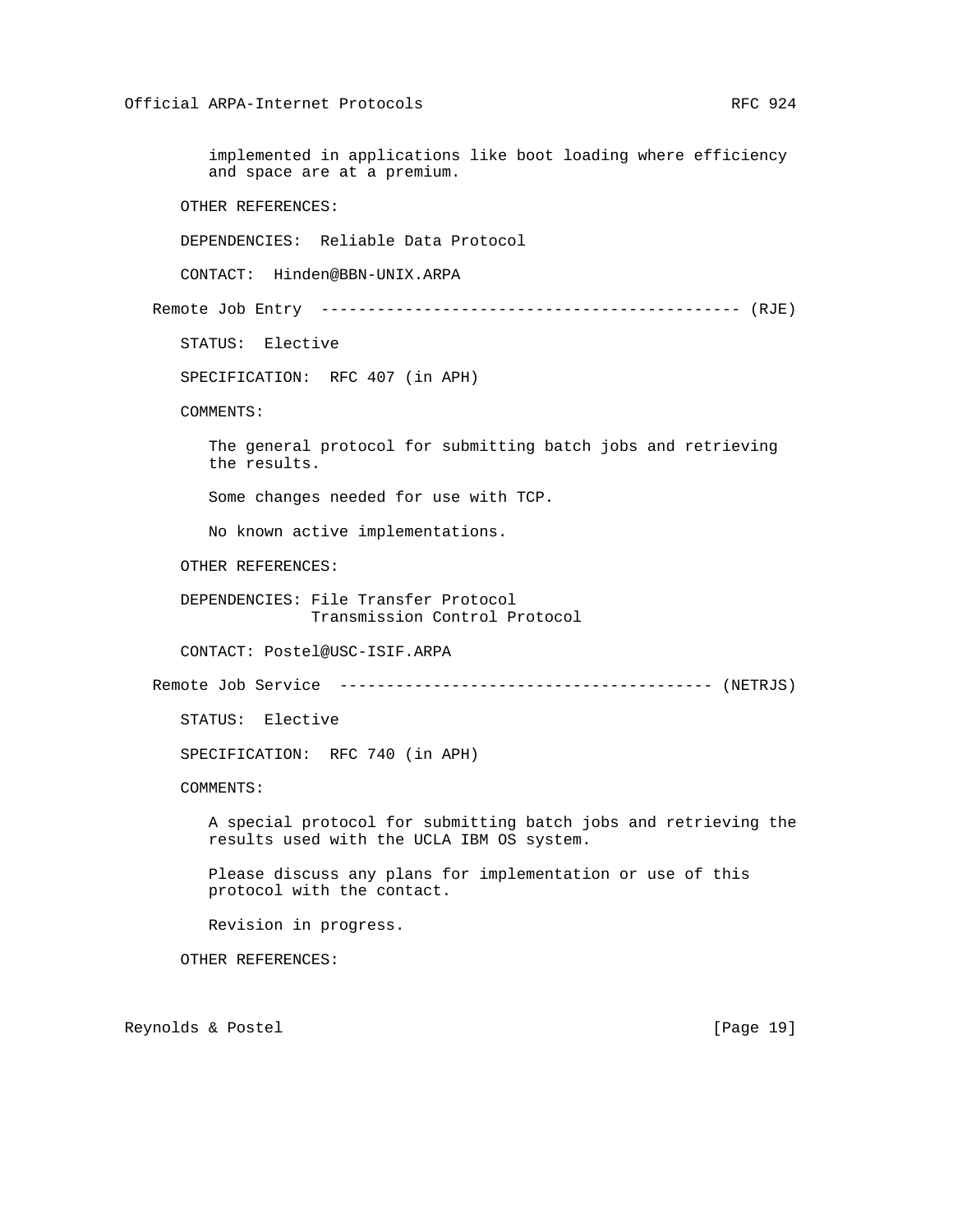```
 DEPENDENCIES: Transmission Control Protocol
   CONTACT: Braden@USC-ISIA.ARPA
Remote Telnet Service ------------------------------------ (RTELNET)
   STATUS: Elective
   SPECIFICATION: RFC 818
   COMMENTS:
      Provides special access to user Telnet on a remote system.
   OTHER REFERENCES:
   DEPENDENCIES: Telnet, Transmission Control Protocol
   CONTACT: Postel@USC-ISIF.ARPA
Graphics Protocol --------------------------------------- (GRAPHICS)
   STATUS: Elective
   SPECIFICATION: NIC 24308 (in APH)
   COMMENTS:
      The protocol for vector graphics.
      Very minor changes needed for use with TCP.
      No known active implementations.
   OTHER REFERENCES:
   DEPENDENCIES: Telnet, Transmission Control Protocol
   CONTACT: Postel@USC-ISIF.ARPA
```
Reynolds & Postel [Page 20]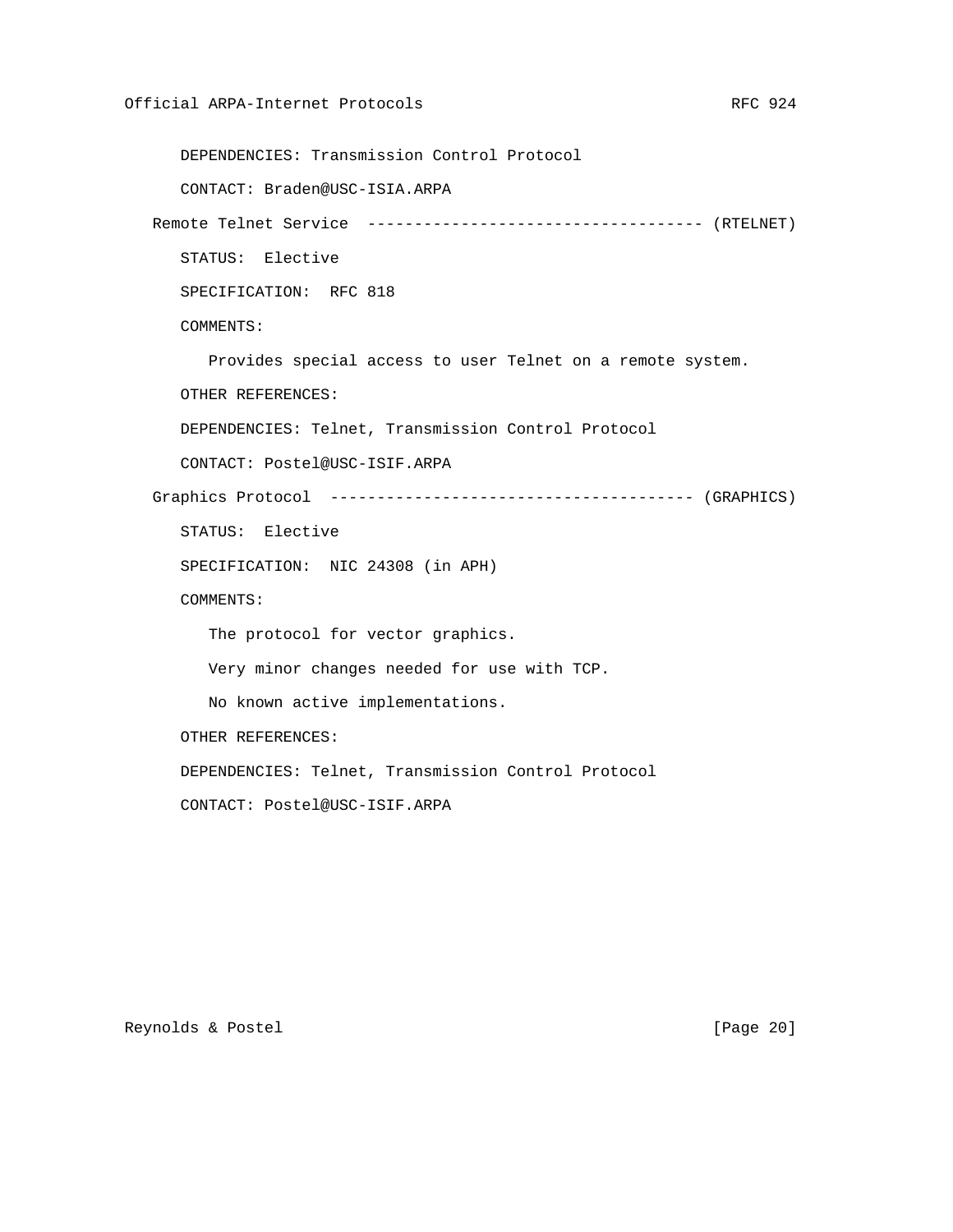```
 Echo Protocol ----------------------------------------------- (ECHO)
   STATUS: Recommended
   SPECIFICATION: RFC 862
   COMMENTS:
      Debugging protocol, sends back whatever you send it.
   OTHER REFERENCES:
   DEPENDENCIES: Transmission Control Protocol
                 or User Datagram Protocol
   CONTACT: Postel@USC-ISIF.ARPA
Discard Protocol ----------------------------------------- (DISCARD)
   STATUS: Elective
   SPECIFICATION: RFC 863
   COMMENTS:
      Debugging protocol, throws away whatever you send it.
   OTHER REFERENCES:
   DEPENDENCIES: Transmission Control Protocol
                or User Datagram Protocol
   CONTACT: Postel@USC-ISIF.ARPA
Character Generator Protocol ----------------------------- (CHARGEN)
   STATUS: Elective
   SPECIFICATION: RFC 864
   COMMENTS:
      Debugging protocol, sends you ASCII data.
   OTHER REFERENCES:
   DEPENDENCIES: Transmission Control Protocol
                 or User Datagram Protocol
```
Reynolds & Postel [Page 21]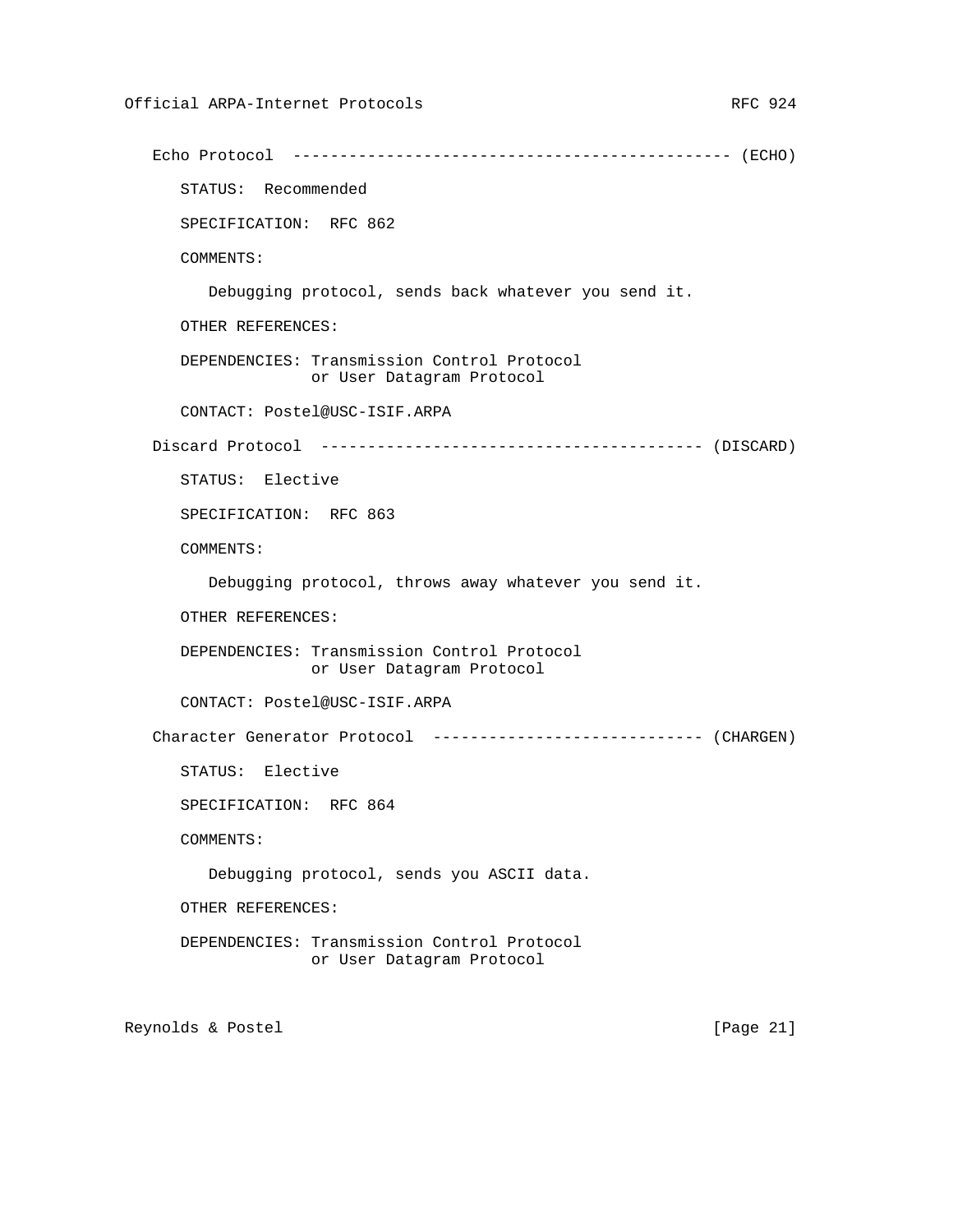CONTACT: Postel@USC-ISIF.ARPA Quote of the Day Protocol ---------------------------------- (QUOTE) STATUS: Elective SPECIFICATION: RFC 865 COMMENTS: Debugging protocol, sends you a short ASCII message. OTHER REFERENCES: DEPENDENCIES: Transmission Control Protocol or User Datagram Protocol CONTACT: Postel@USC-ISIF.ARPA Active Users Protocol -------------------------------------- (USERS) STATUS: Elective SPECIFICATION: RFC 866 COMMENTS: Lists the currently active users. OTHER REFERENCES: DEPENDENCIES: Transmission Control Protocol or User Datagram Protocol CONTACT: Postel@USC-ISIF.ARPA Authentication Service -------------------------------------- (AUTH) STATUS: Experimental SPECIFICATION: RFC 912 COMMENTS: The Authentication Server provides a means to determine the identity of a user of a particular TCP connection. Given a TCP port number pair, it returns a character string which identifies the owner of that connection on the server's system. Suggested uses include automatic identification and

Reynolds & Postel [Page 22]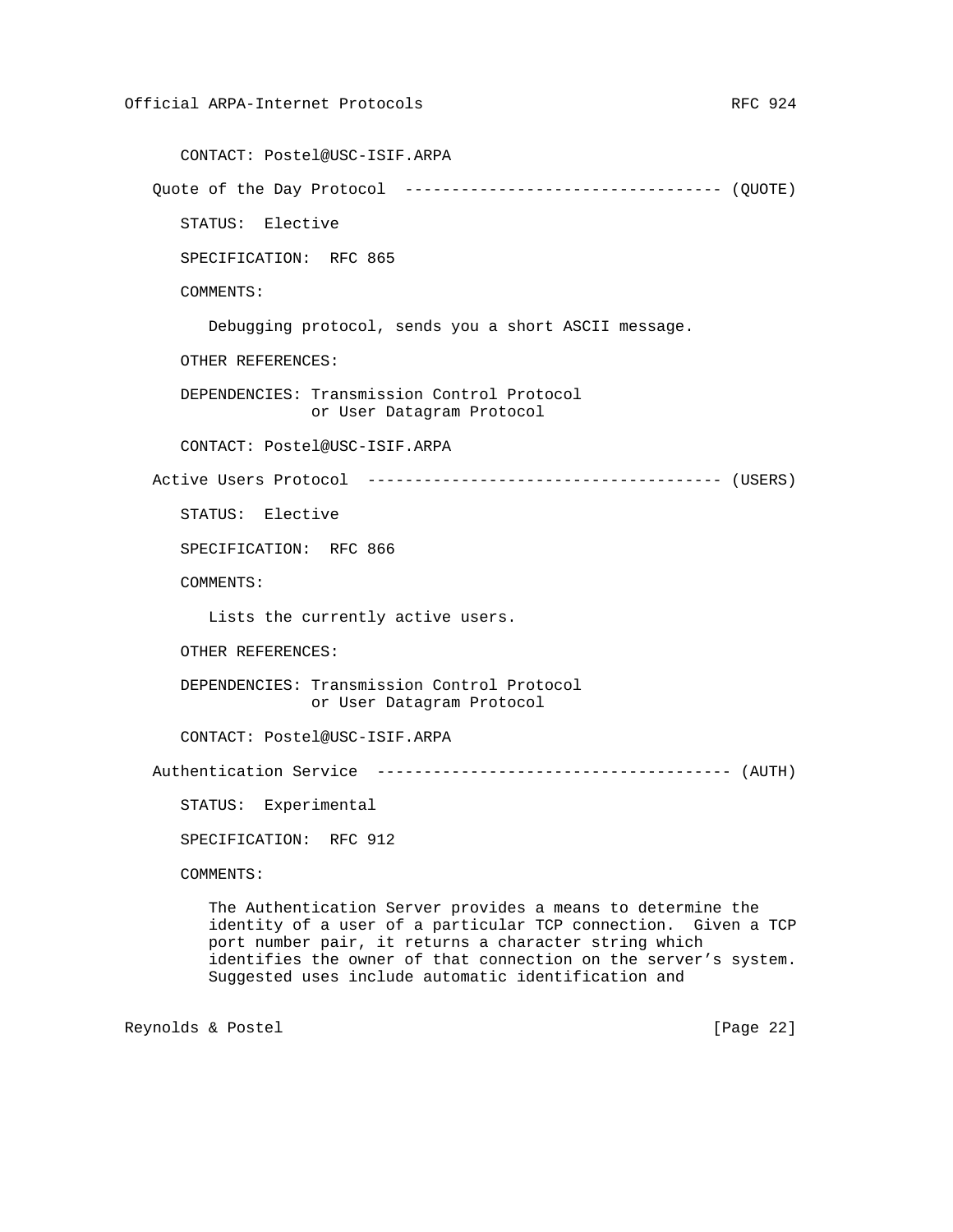verification of a user during an FTP session, additional verification of a TAC dial up user, and access verification for a generalized network file server.

 Please discuss any plans for implementation or use of this protocol with the contact.

OTHER REFERENCES:

DEPENDENCIES: Transmission Control Protocol

CONTACT: StJohns@MIT-MULTICS.ARPA

Finger Protocol ------------------------------------------- (FINGER)

STATUS: Elective

SPECIFICATION: RFC 742 (in APH)

COMMENTS:

 Provides information on the current or most recent activity of a user.

Some extensions have been suggested.

Some changes are are needed for TCP.

OTHER REFERENCES:

DEPENDENCIES: Transmission Control Protocol

CONTACT: Postel@USC-ISIF.ARPA

WhoIs Protocol ------------------------------------------- (NICNAME)

STATUS: Elective

SPECIFICATION: RFC 812 (in IPTW)

COMMENTS:

 Accesses the ARPANET Directory database. Provides a way to find out about people, their addresses, phone numbers, organizations, and mailboxes.

OTHER REFERENCES:

DEPENDENCIES: Transmission Control Protocol

Reynolds & Postel [Page 23]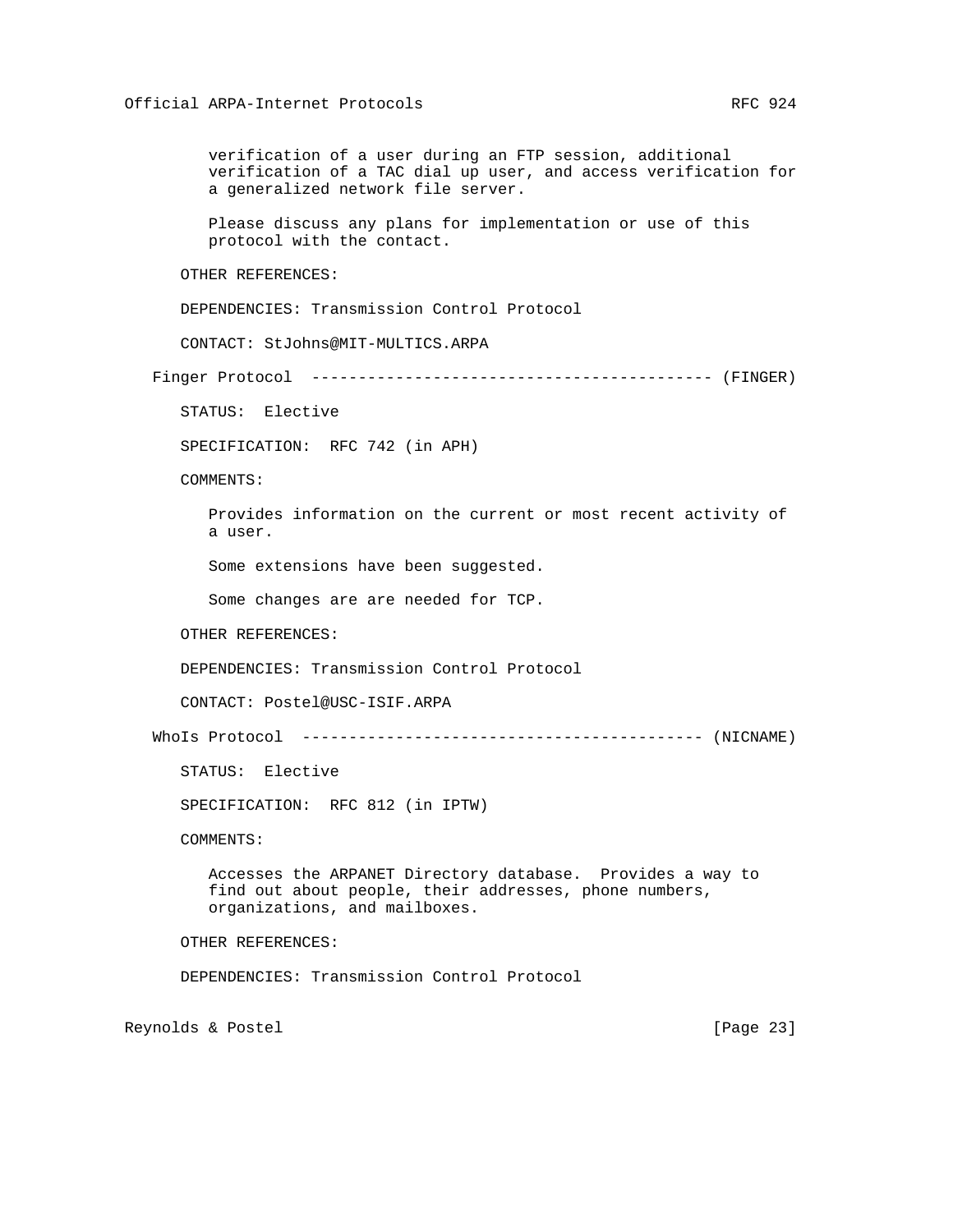CONTACT: Feinler@SRI-NIC.ARPA Domain Name Protocol -------------------------------------- (DOMAIN) STATUS: Experimental SPECIFICATION: RFC 881, 882, 883 COMMENTS: OTHER REFERENCES: RFC 920 - Domain Requirements RFC 921 - Domain Name Implementation Schedule - Revised DEPENDENCIES: Transmission Control Protocol or User Datagram Protocol CONTACT: Mockapetris@USC-ISIF.ARPA HOSTNAME Protocol --------------------------------------- (HOSTNAME) STATUS: Elective SPECIFICATION: RFC 811 (in IPTW) COMMENTS: Accesses the Registered Internet Hosts database (HOSTS.TXT). Provides a way to find out about a host in the Internet, its Internet Address, and the protocols it implements.

OTHER REFERENCES:

RFC 810 - Host Table Specification

DEPENDENCIES: Transmission Control Protocol

CONTACT: Feinler@SRI-NIC.ARPA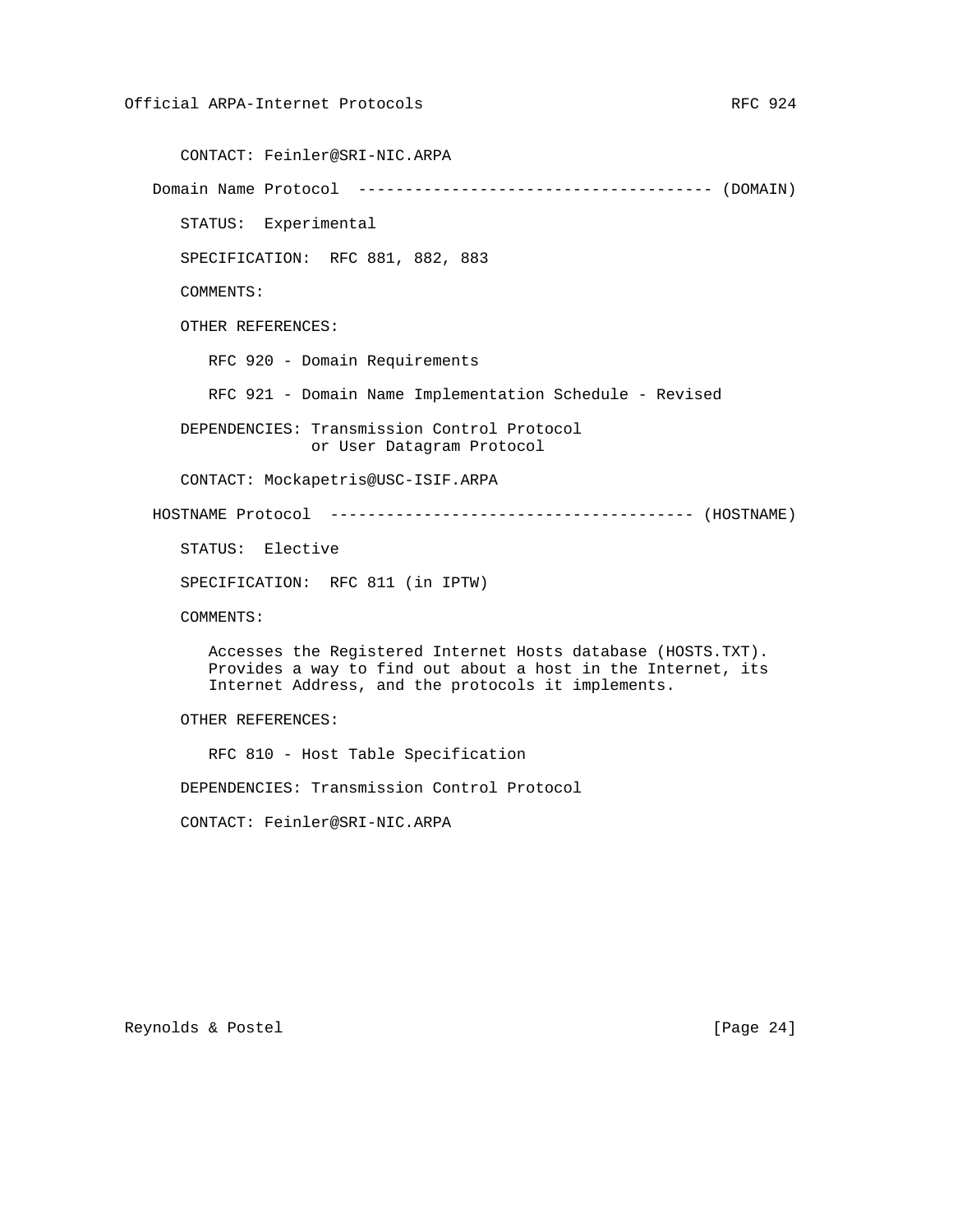Host Name Server Protocol ----------------------------- (NAMESERVER)

STATUS: Experimental

SPECIFICATION: IEN 116 (in IPTW)

COMMENTS:

 Provides machine oriented procedure for translating a host name to an Internet Address.

 This specification has significant problems: 1) The name syntax is out of date. 2) The protocol details are ambiguous, in particular, the length octet either does or doesn't include itself and the op code. 3) The extensions are not supported by any known implementation.

 This protocol is now abandon in favor of the DOMAIN protocol. Further implementations of this protocol are not advised.

 Please discuss any plans for implementation or use of this protocol with the contact.

OTHER REFERENCES:

DEPENDENCIES: User Datagram Protocol

CONTACT: Postel@USC-ISIF.ARPA

CSNET Mailbox Name Server Protocol ---------------------- (CSNET-NS)

STATUS: Experimental

SPECIFICATION: CS-DN-2

COMMENTS:

 Provides access to the CSNET data base of users to give information about users names, affiliations, and mailboxes.

 Please discuss any plans for implementation or use of this protocol with the contact.

OTHER REFERENCES:

DEPENDENCIES: Transmission Control Protocol

CONTACT: Solomon@UWISC.ARPA

Reynolds & Postel [Page 25]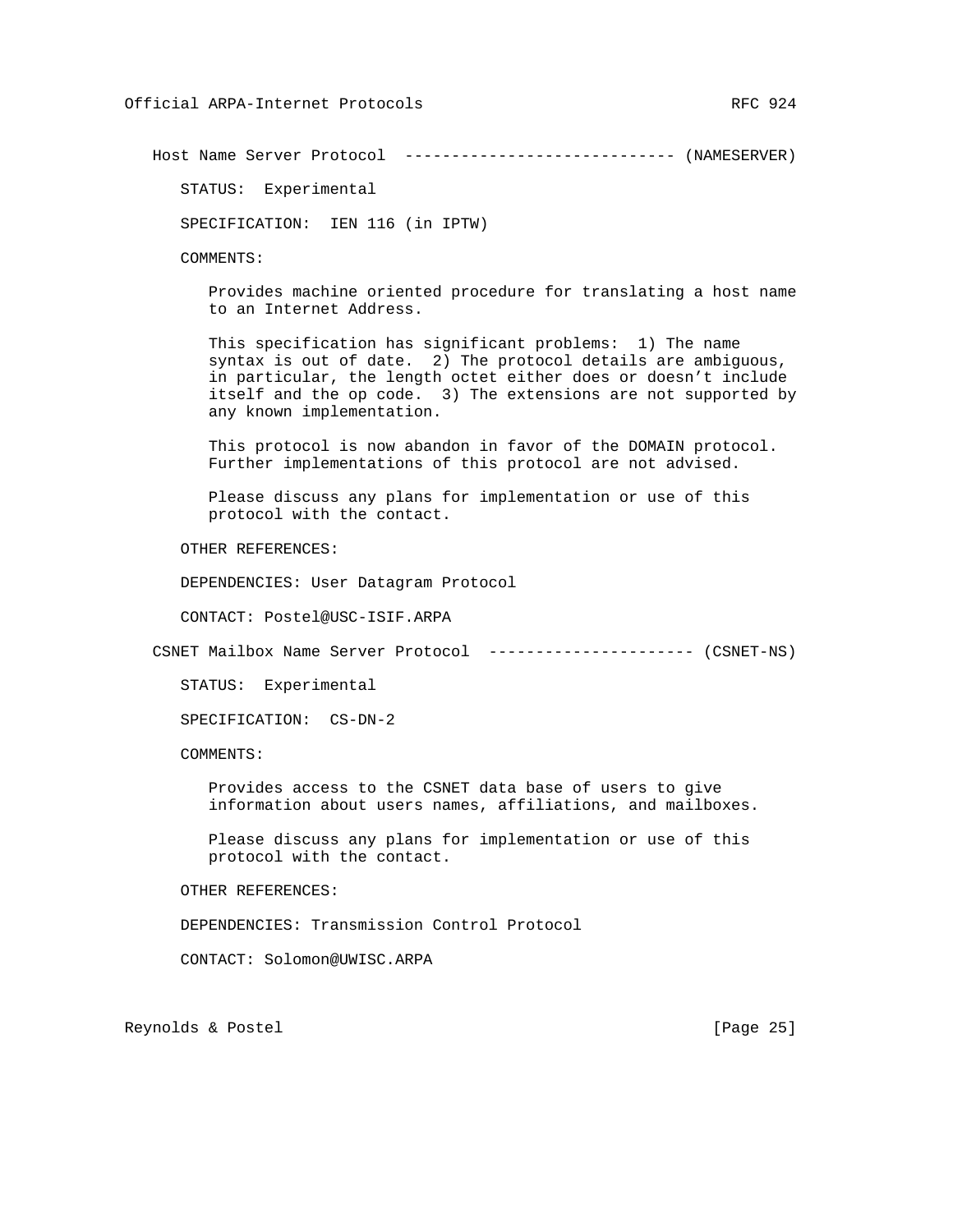Daytime Protocol ----------------------------------------- (DAYTIME) STATUS: Elective SPECIFICATION: RFC 867 COMMENTS: Provides the day and time in ASCII character string. OTHER REFERENCES: DEPENDENCIES: Transmission Control Protocol or User Datagram Protocol CONTACT: Postel@USC-ISIF.ARPA Time Server Protocol ---------------------------------------- (TIME) STATUS: Recommended SPECIFICATION: RFC 868 COMMENTS: Provides the time as the number of seconds from a specified reference time. OTHER REFERENCES: DEPENDENCIES: Transmission Control Protocol

CONTACT: Postel@USC-ISIF.ARPA

or User Datagram Protocol

Reynolds & Postel [Page 26]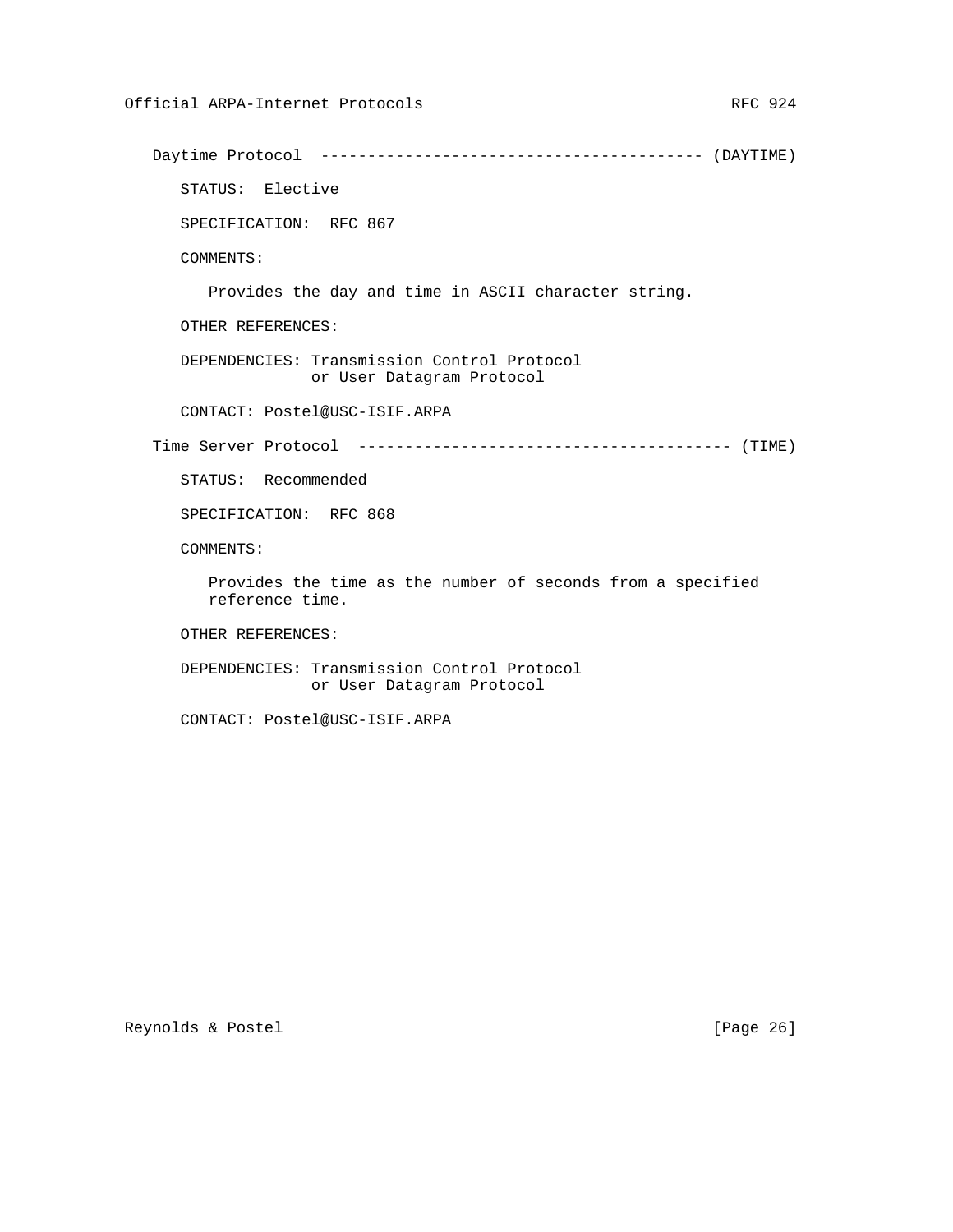DCNET Time Server Protocol --------------------------------- (CLOCK) STATUS: Elective SPECIFICATION: RFC 778 COMMENTS: Provides a mechanism for keeping synchronized clocks. OTHER REFERENCES: DEPENDENCIES: Internet Control Message Protocol CONTACT: Mills@USC-ISID.ARPA SUPDUP Protocol ------------------------------------------- (SUPDUP) STATUS: Elective SPECIFICATION: RFC 734 (in APH) COMMENTS: A special Telnet like protocol for display terminals. OTHER REFERENCES: DEPENDENCIES: Transmission Control Protocol CONTACT: Crispin@SU-SCORE.ARPA

Reynolds & Postel [Page 27]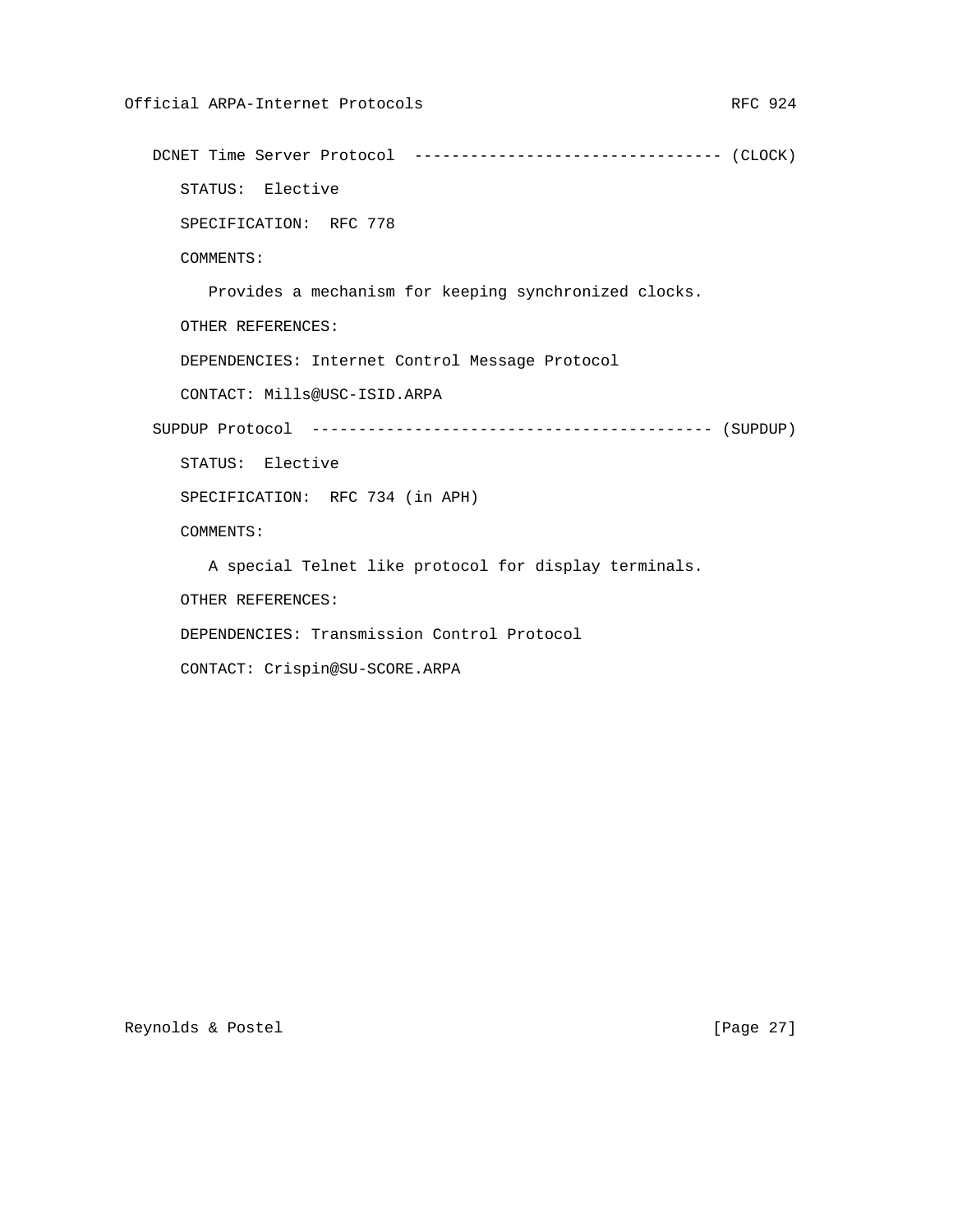Internet Message Protocol ------------------------------------ (MPM)

STATUS: Experimental

SPECIFICATION: RFC 759

COMMENTS:

 This is an experimental multimedia mail transfer protocol. The implementation is called a Message Processing Module or MPM.

 Please discuss any plans for implementation or use of this protocol with the contact.

OTHER REFERENCES:

RFC 767 - Structured Document Formats

DEPENDENCIES: Transmission Control Protocol

CONTACT: Postel@USC-ISIF.ARPA

Post Office Protocol ----------------------------------------- (POP)

STATUS: Experimental

SPECIFICATION: RFC 918

COMMENTS:

 The intent of the Post Office Protocol (POP) is to allow a user's workstation to access mail from a mailbox server. It is expected that mail will be posted from the workstation to the mailbox server via the Simple Mail Transfer Protocol (SMTP). For further information see RFC-821 and RFC-822.

 Please discuss any plans for implementation or use of this protocol with the contact.

OTHER REFERENCES:

DEPENDENCIES: Transmission Control Protocol

CONTACT: JKReynolds@USC-ISIF.ARPA

Reynolds & Postel [Page 28]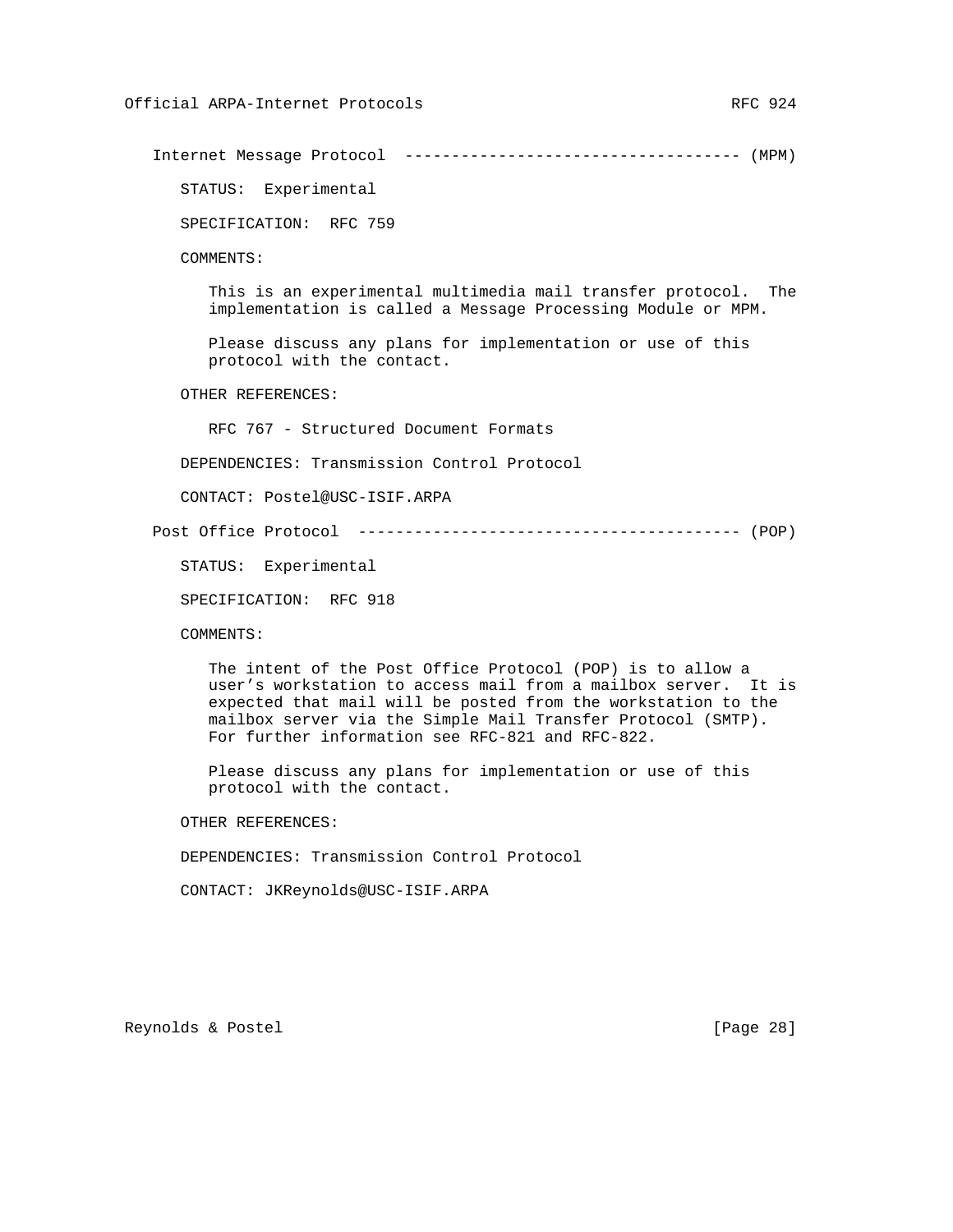Network Standard Text Editor ------------------------------- (NETED)

STATUS: Elective

SPECIFICATION: RFC 569

COMMENTS:

 Describes a simple line editor which could be provided by every Internet host.

OTHER REFERENCES:

DEPENDENCIES:

CONTACT: Postel@USC-ISIF.ARPA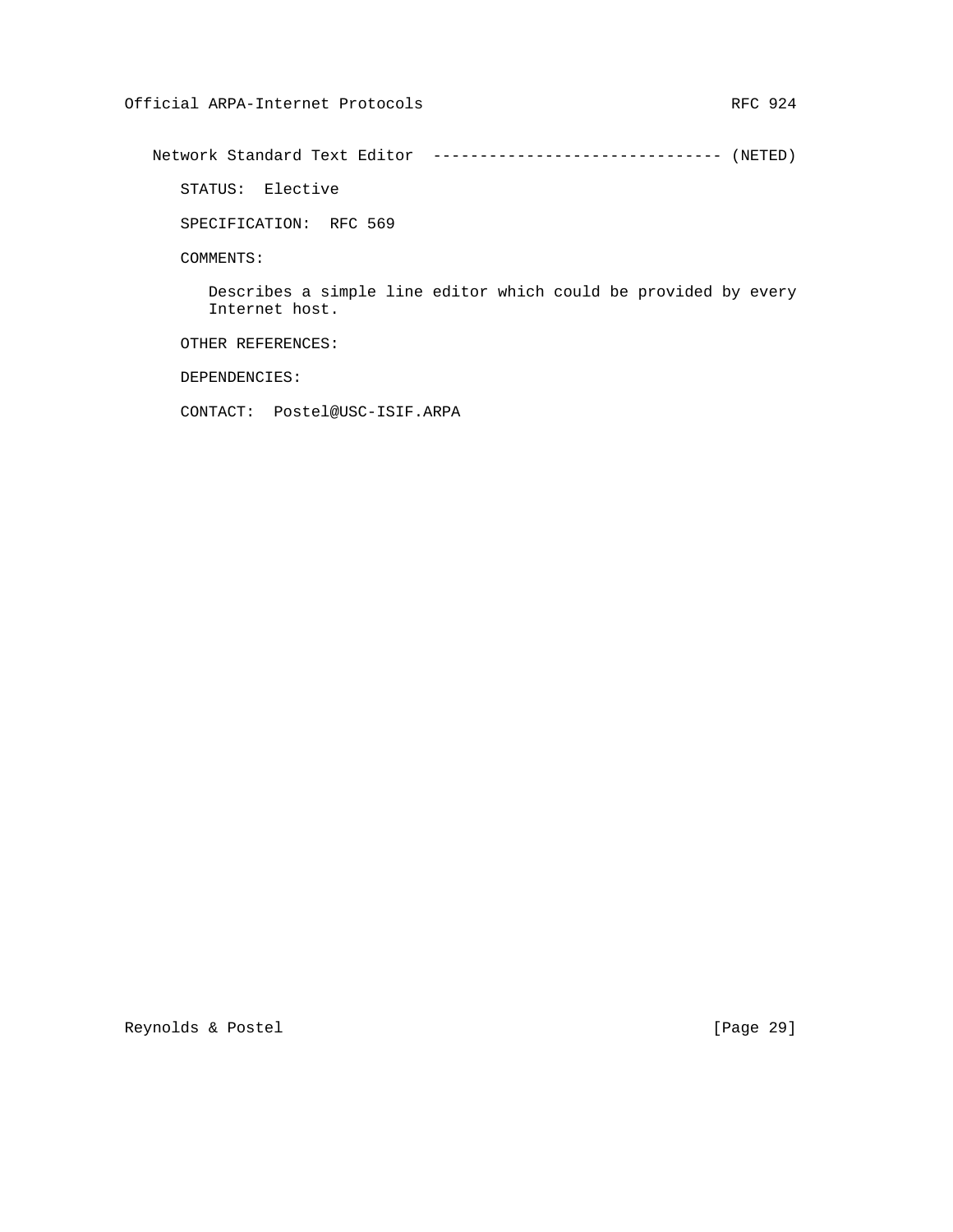# APPENDICES

Assigned Numbers ---------------------------------------------------

STATUS: None

SPECIFICATION: RFC 923

COMMENTS:

 Describes the fields of various protocols that are assigned specific values for actual use, and lists the currently assigned values.

 Issued October 1984, replaces RFC 900, RFC 790 in IPTW, and RFC 870.

OTHER REFERENCES:

CONTACT: JKReynolds@USC-ISIF.ARPA

Pre-emption --------------------------------------------------------

STATUS: Elective

SPECIFICATION: RFC 794 (in IPTW)

COMMENTS:

Describes how to do pre-emption of TCP connections.

OTHER REFERENCES:

CONTACT: Postel@USC-ISIF.ARPA

Reynolds & Postel [Page 30]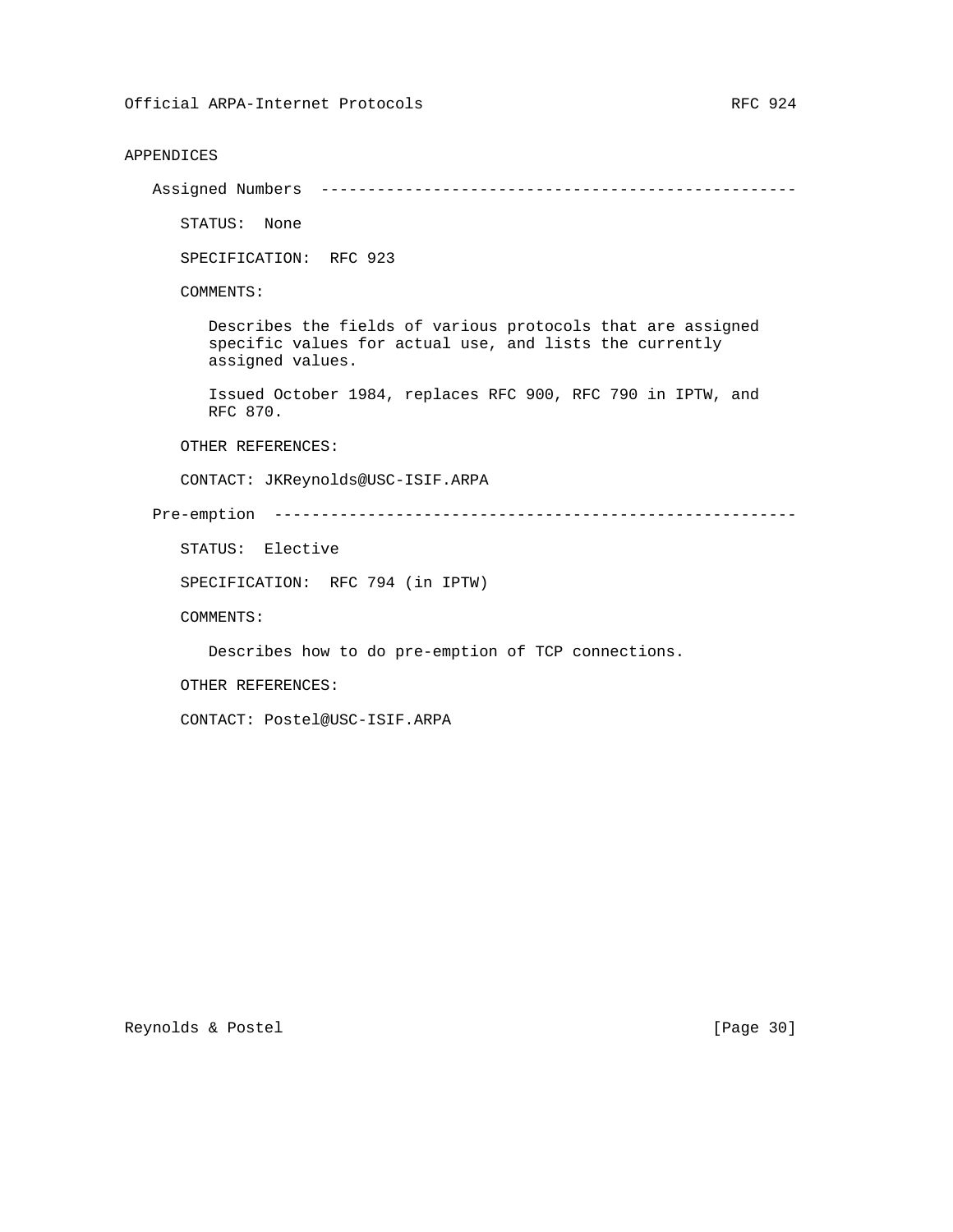Service Mappings --------------------------------------------------- STATUS: None SPECIFICATION: RFC 795 (in IPTW) COMMENTS: Describes the mapping of the IP type of service field onto the parameters of some specific networks. Out of date, needs revision. OTHER REFERENCES: CONTACT: Postel@USC-ISIF.ARPA Address Mappings --------------------------------------------------- STATUS: None SPECIFICATION: RFC 796 (in IPTW) COMMENTS: Describes the mapping between Internet Addresses and the addresses of some specific networks. Out of date, needs revision. OTHER REFERENCES: CONTACT: Postel@USC-ISIF.ARPA Document Formats --------------------------------------------------- STATUS: None SPECIFICATION: RFC 678 COMMENTS: Describes standard format rules for several types of documents. OTHER REFERENCES: CONTACT: Postel@USC-ISIF.ARPA

Reynolds & Postel [Page 31]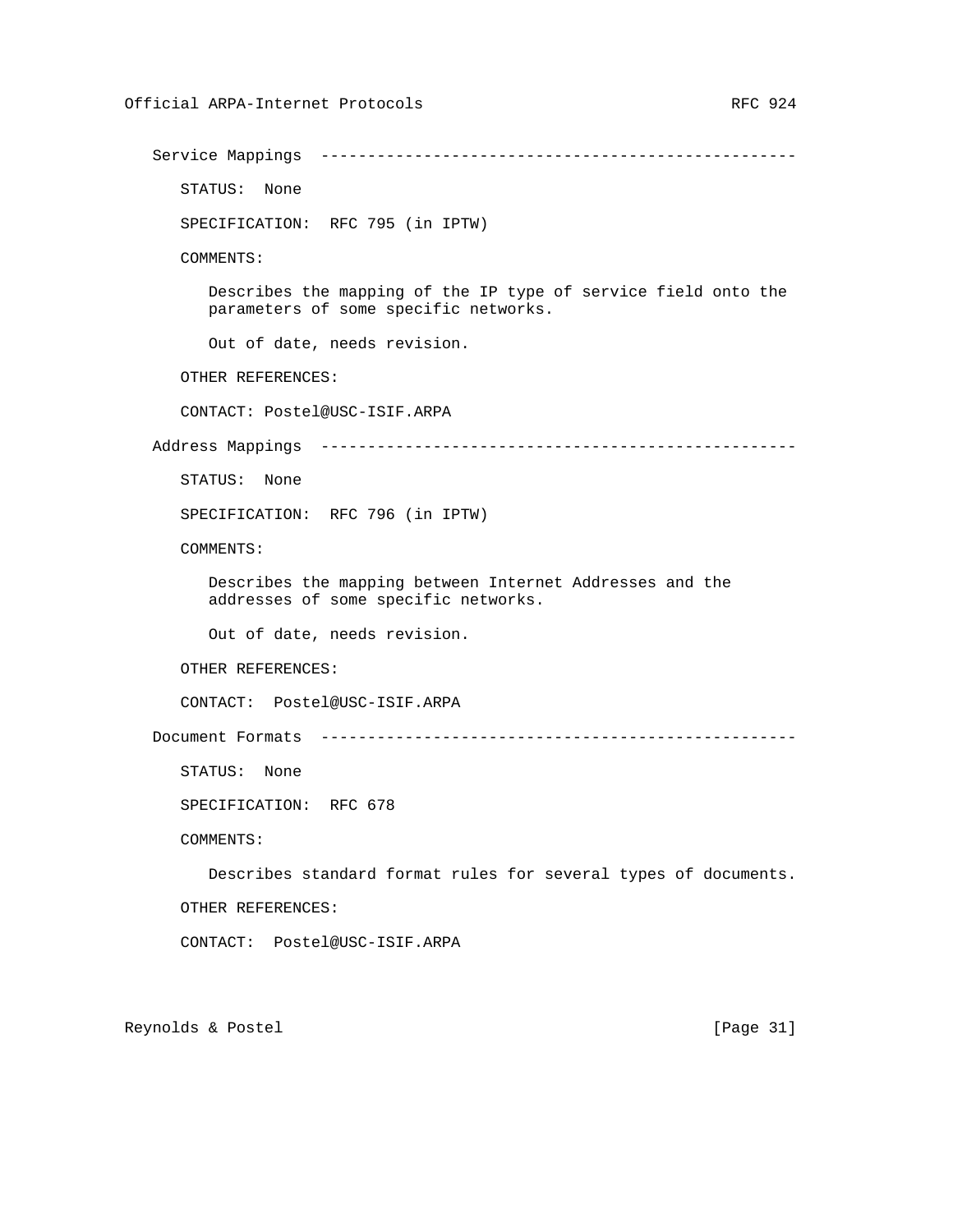```
 Bitmap Formats -----------------------------------------------------
   STATUS: None
   SPECIFICATION: RFC 797
   COMMENTS:
      Describes a standard format for bitmap data.
   OTHER REFERENCES:
   CONTACT: Postel@USC-ISIF.ARPA
Facsimile Formats --------------------------------------------------
   STATUS: None
   SPECIFICATION: RFC 804
   COMMENTS:
      Describes a standard format for facsimile data.
   OTHER REFERENCES:
   CONTACT: Postel@USC-ISIF.ARPA
Internet Protocol on X.25 Networks ---------------------------------
   STATUS: Recommended
   SPECIFICATION: RFC 877
   COMMENTS:
      Describes a standard for the transmission of IP Datagrams over
      Public Data Networks.
   OTHER REFERENCES:
```
CONTACT: jtk@PURDUE.ARPA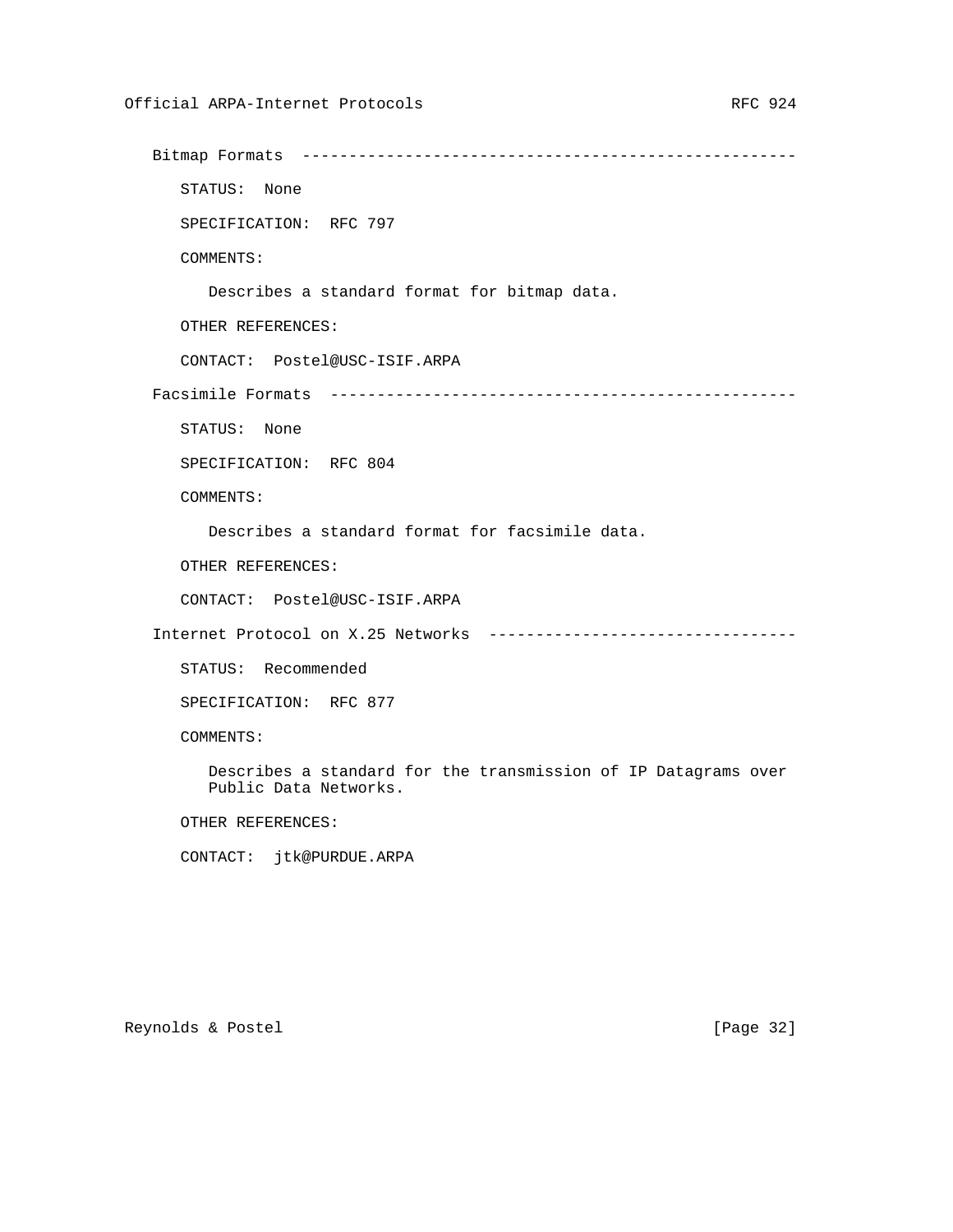Internet Protocol on DC Networks -----------------------------------

STATUS: Elective

SPECIFICATION: RFC 891

COMMENTS:

OTHER REFERENCES:

RFC 778 - DCNET Internet Clock Service

CONTACT: Mills@USC-ISID.ARPA

Internet Protocol on Ethernet Networks -----------------------------

STATUS: Recommended

SPECIFICATION: RFC 894

COMMENTS:

OTHER REFERENCES: RFC 893

CONTACT: Postel@USC-ISIF.ARPA

Internet Protocol on Experimental Ethernet Networks ----------------

STATUS: Recommended

SPECIFICATION: RFC 895

COMMENTS:

OTHER REFERENCES:

CONTACT: Postel@USC-ISIF.ARPA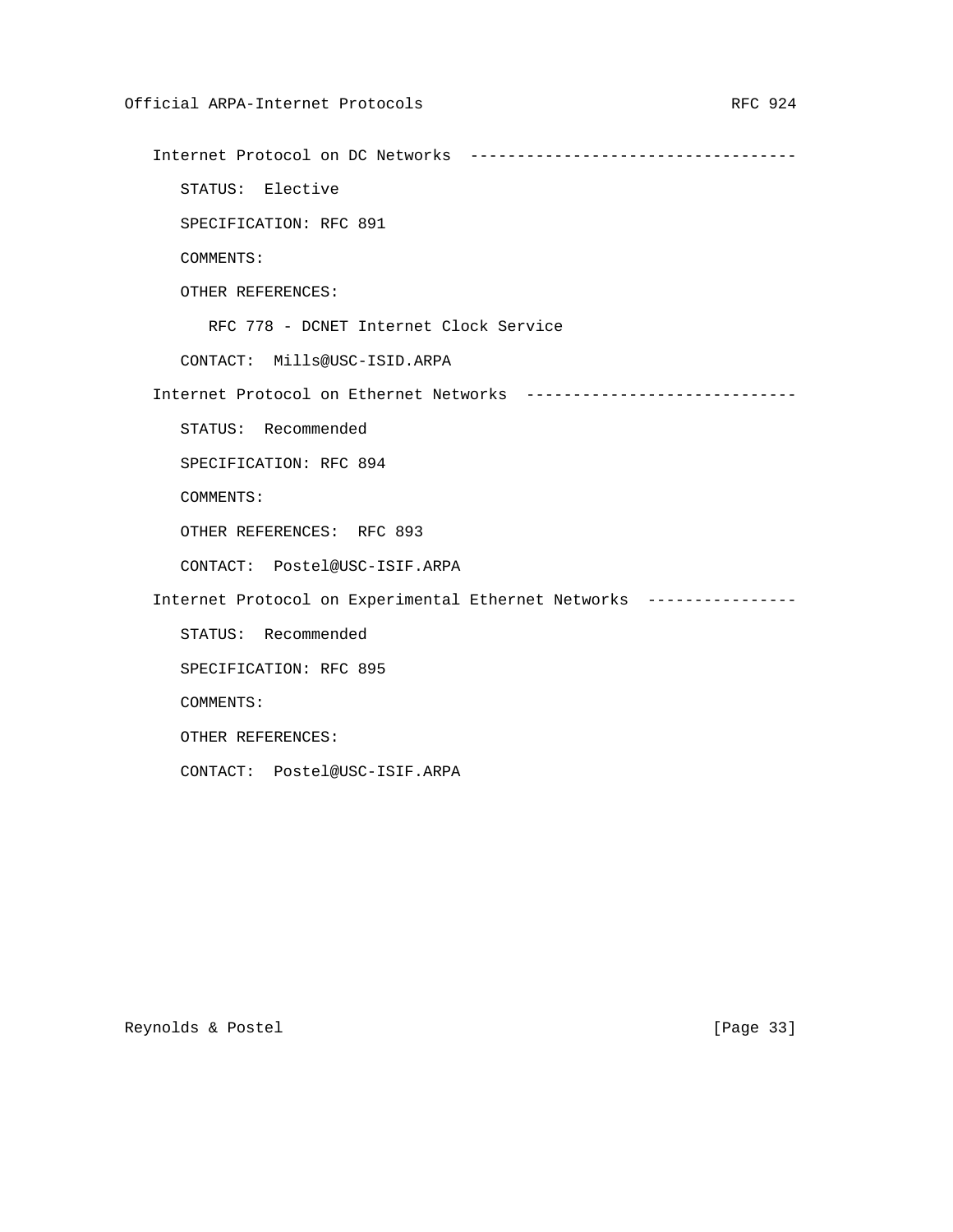Address Resolution Protocol ---------------------------------- (ARP) STATUS: Recommended SPECIFICATION: RFC 826 COMMENTS: This is a procedure for finding the network hardware address corresponding to an Internet Address. OTHER REFERENCES: CONTACT: Postel@USC-ISIF.ARPA A Reverse Address Resolution Protocol ----------------------- (RARP) STATUS: Elective SPECIFICATION: RFC 903 COMMENTS: This is a procedure for workstations to dynamically find their protocol address (e.g., their Internet Address), when they only only know their hardware address (e.g., their attached physical network address). OTHER REFERENCES: CONTACT: Mogul@SU-SCORE.ARPA Host Access Protocol ----------------------------------------- (HAP) STATUS: Recommended SPECIFICATION: RFC 907 COMMENTS: This protocol specifies the network-access level communication between an arbitrary computer, called a host, and a packet-switched satellite network, e.g., SATNET or WBNET. Note: Implementations of HAP should be performed in coordination with satellite network development and operations personnel. OTHER REFERENCES: Reynolds & Postel [Page 34]